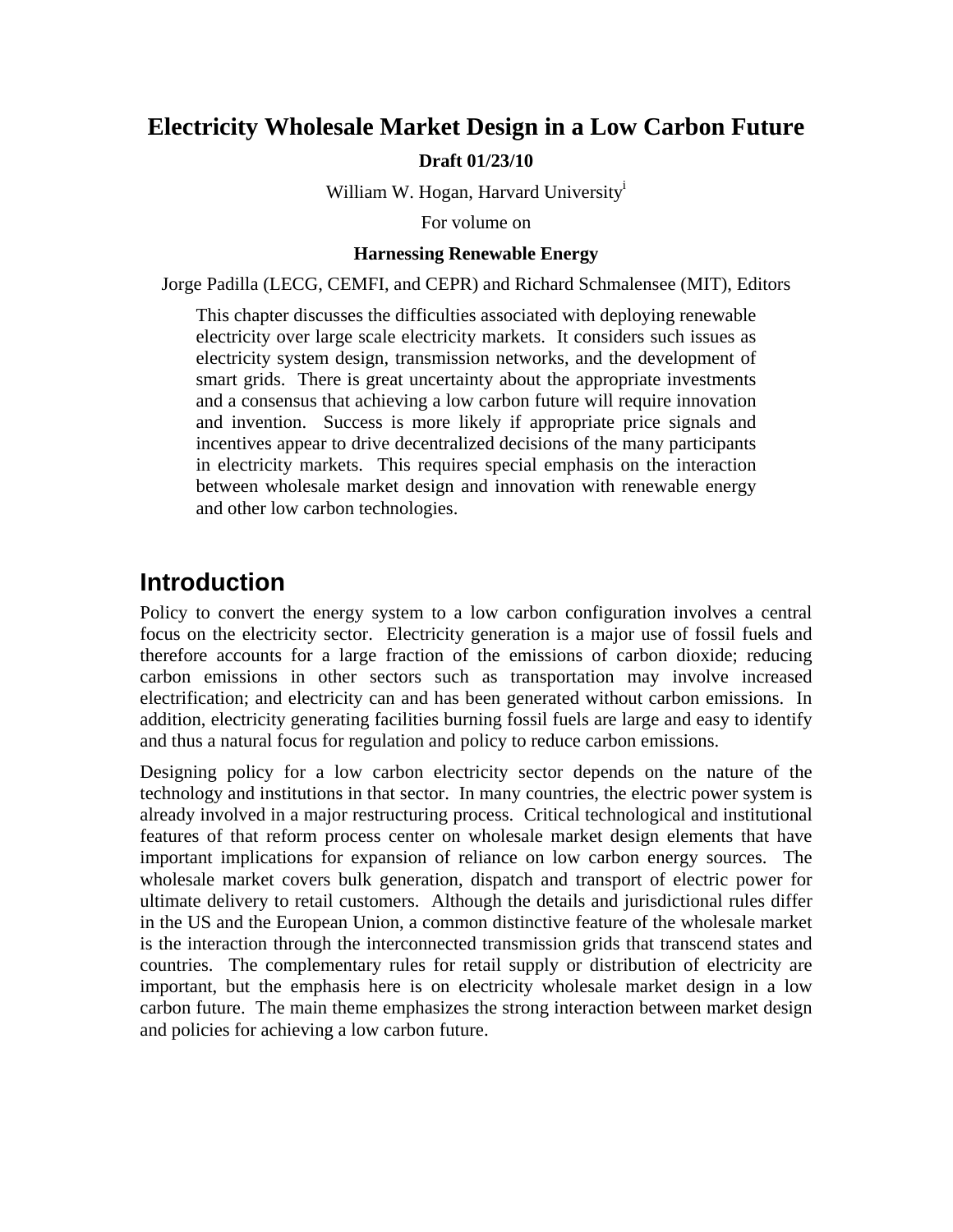# **Electricity System Fundamentals**

All electricity systems share certain fundamental characteristics. Efficient power generation benefits from substantial economies of scale. The result of more than a century of evolution of sophisticated power systems is a fleet of relatively large generating plants.

To enjoy the benefits of these economies of scale, traditional power plants have not been located near the ultimate load. Moving power from the generating plants to the ultimate consumer requires high voltage transmission lines. Because of the nature of electricity transmission, the higher the voltage the lower the required current and the lower the resulting transmission losses. Transformers convert the relatively low voltage at the point of generation to allow for high voltage transmission to another set of transformers that lower the voltage for retail distribution to factories, businesses and homes.

Typically the local retail distribution system is simpler in its design than the transmission system. In particular, the distribution network is more decentralized or "radial" in the sense that electrical power problems in one distribution network, the principal cause of power outages, can be isolated from the rest of the system.

The interconnected transmission network is another story. Initially, the transmission network developed organically as individual companies sought to connect their generators to their loads. One of the features of the electric power system is the speed of adjustment when there is a change in load, generation or transmission connections. With present technology and little storage, to a first approximation electricity is the limiting case of same time production. The power produced and consumed must maintain instantaneous balance throughout the system, and any disruption of the transmission grid results in instantaneous redistribution of the flow of power in the system. The system is not controllable in the same ways as we imagine for a network of pipelines with valves and relatively slow moving fluids. Power flows at the speed of light.

Companies building bulk transmission facilities consequently relied on redundant pathways in the transmission grid to ensure reliability. In addition, the power system required standby generating capacity that could be called upon immediately in order to replace a lost generating unit. Since neighboring electricity companies would be unlikely to face disruptions at the same instant, redundant transmission and generation in one system could help other systems and lower the total cost of maintaining reliability. This confluence of technology and economics led to the gradual development of interconnected alternating current (AC) transmission grids linking loads to thousands of generators through tens of thousands of individual transmission links.

Throughout such an interconnected grid, all of the generators and load must be synchronized. The resulting ensemble has been called the largest machine in the world (Amin 2000, 264). For example, the North American continent from Mexico to Canada is dominated by only three synchronous grids in the Eastern Interconnection, the Western Interconnection, and the Texas Interconnection operating with limited exchange through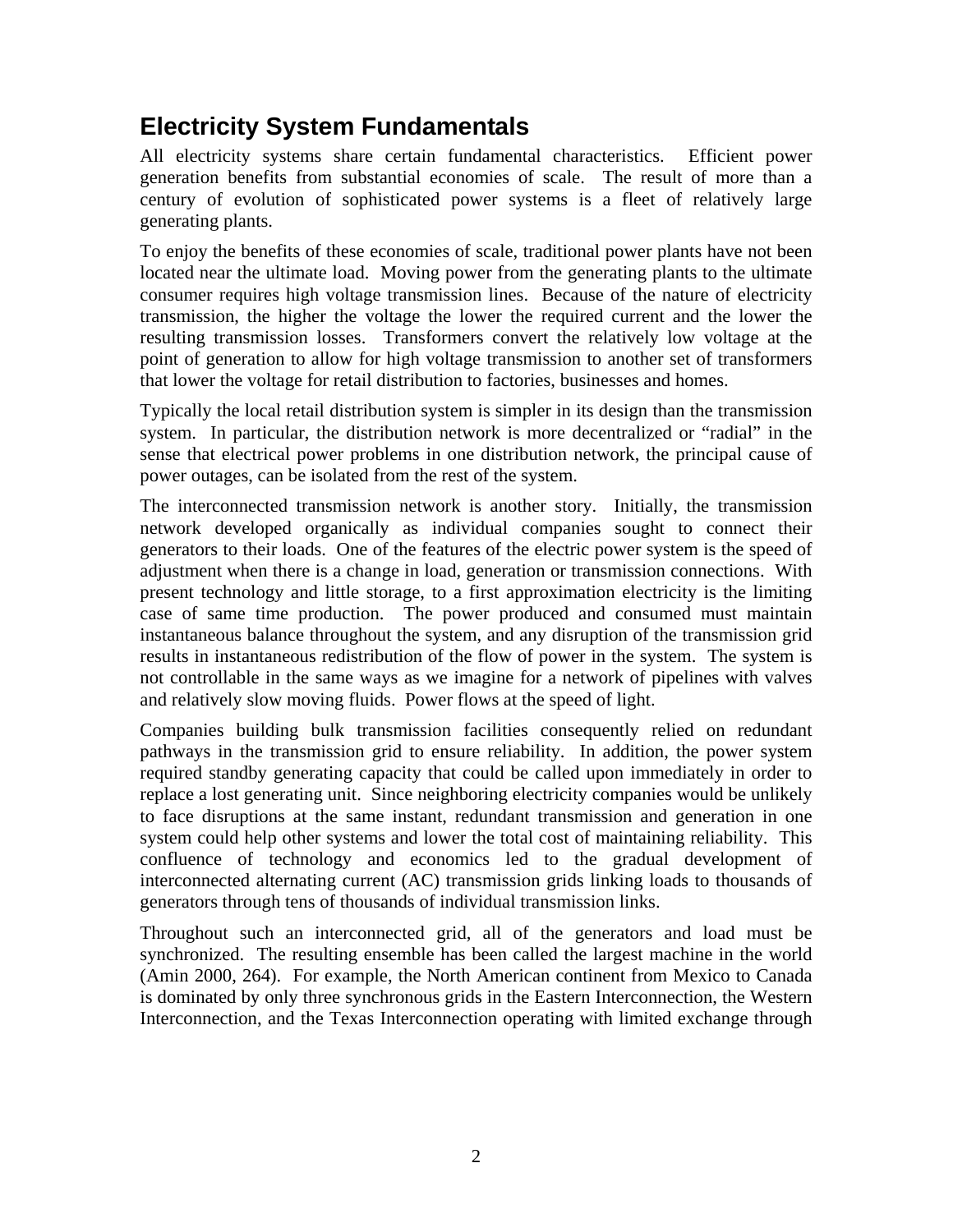direct current  $(DC)$  interconnections between them.<sup>1</sup> Similarly, a large European synchronized grid covers 24 European countries (ENTOS-E 2008, G2).

The complexity of a large synchronized grid is well known to electricity system operators but not by most customers. Traditionally, the electricity company was vertically integrated from generation through transmission to distribution. Customers faced a monopoly that provided the power and charged a price only loosely coupled to actual contemporaneous costs. The company would make its own investment plans for generation and wires, often through joint investments with other vertically integrated monopolies. Control of the interconnected transmission grid was handled through an array of bilateral and multilateral agreements among the members of the club, but with strict exclusion of potential new competitors. These club agreements worked reasonably well, although below the surface there were often difficult problems at the seams between regions or when one member of the group was "leaning" too much on the system.

The club agreements involved coordinated planning and expansion of the transmission grid, always an opaque and arcane process. It was difficult to define the resulting rights to transmit power and to determine how these rights would be allocated in the interconnected grid, and real-time dispatch of power plants had to be coordinated in order to maintain the reliability of the grid.

The rules and incentives for operation of this system were complicated by the nature of electricity regulation and its focus on cost recovery. The emphasis of regulation or government ownership was on control of the average costs, with relatively little attention paid to the role of marginal costs and the connection to incentives that could or should govern operations and efficient investment. This history would be a major hurdle to overcome in the development of electricity market reforms.

Economic efficiency always played a secondary role to maintaining system reliability, keeping the lights on. Gold-plating the system a little might produce some inconvenient questions on occasion, but major blackouts or even relatively minor but frequent local supply interruptions could limit a career and were deemed unacceptable. The common approach for the wholesale power system was and continues to be treating reliability as a constraint and economic efficiency as a goal to be sought subject to that constraint.<sup>2</sup>

In real-time, the variable cost of generating power ranges from virtually zero for run-of– the-river hydro power, to moderate for nuclear and coal plants, to expensive for natural gas and oil plants. With load changing rapidly over the day, and total generation at the trough during the night at as little as 30% of the peak during the day, it makes sense to choose the cheapest generators available to produce at any time (Monitoring Analytics 2009, 42).

The basic idea is to operate as closely as possible to the security constrained (respecting all the many reliability constraints on the grid) economic dispatch that provides the necessary ancillary services and minimizes the cost of meeting a given electric load at

1

<sup>1</sup> Alaska and Quebec have their own separated grids as well.

<sup>2</sup> Because of the lower availability of redundancy and the greater expense of reliability, a more nuanced tradeoff is seen at the retail distribution level.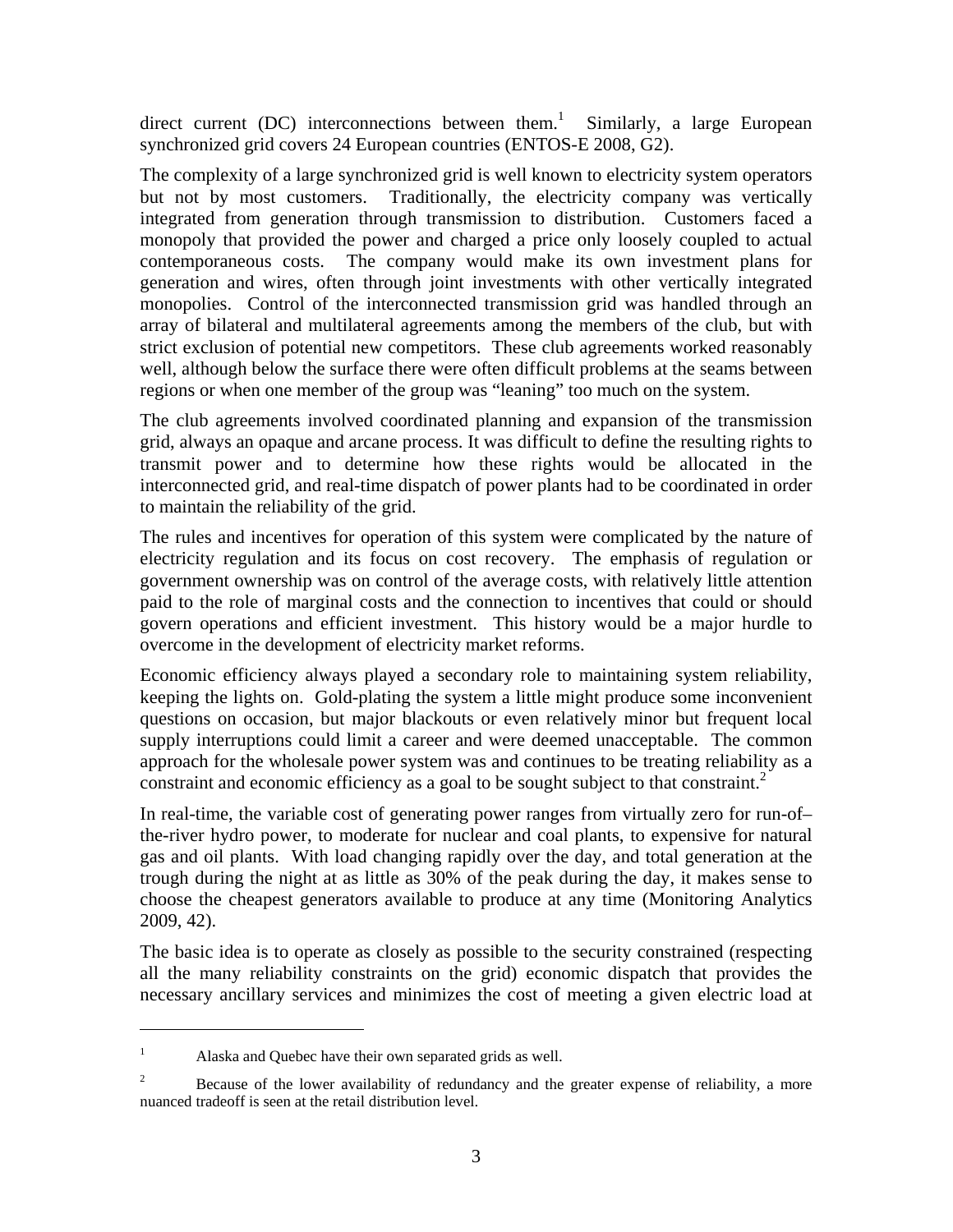any moment and over the course of the day. Under the traditional electricity model, the aggregate cost of this economic dispatch would be recovered through preset customer charges that muted or completely ignored the dramatic changes in opportunity costs over the day and the season. As a result, the traditional system often provided adequate cost recovery but did little to reveal or communicate incentives to guide either operations or investment. Rather, investment decisions relied upon and defaulted to the expert assessments of the established electricity companies and left few opportunities for innovation by new entrants.

Although the operating decisions were neither open nor transparent, a reasonable case can be made that traditional reliance on the framework of security constrained economic dispatch produced efficient operating decisions and certainly contributed to the reliability of the system. However, the signals sent for investment and innovation were an entirely different matter. The system depended on the planning decisions of the protected monopolies, and the lack of transparency coupled with major construction delays and cost increases precipitated deep concern with investment choices.

# **Electricity Market Design**

As long as the natural benefits of economies of scale produced steady reductions in the real and nominal average price of electricity, as was true for decades, the vertically integrated model with franchise monopolies worked well. Rapid growth in electricity demand hid mistakes. Average costs were declining, and the big concern was to invest rapidly enough to stay ahead of growing demand. However, this system began to break down when the returns to increasing scale declined, electricity growth patterns changed, and mistakes were made that resulted in large cost overruns. The long running good news that new investment would lower average electricity costs was soon replaced with the bad news that new investment was more expensive and would raise average costs (Hogan 2009).

# *Electricity Market Reform*

These changes accompanied a general interest in reducing reliance on regulation and turning more to market forces to guide investment and operations. For example, in the 1980s the United States (US) eliminated regulation of natural gas production, and there was a great boom of activity and improved economic efficiency. Policy-makers in the United Kingdom (UK) and Chile turned attention to similar reforms of electricity systems. In the US, successful experiments with limited introduction of generation investment by companies outside the monopoly club had demonstrated that new entrants could be accommodated without compromising efficiency or reliability. In 1992 the US adopted the Energy Policy Act (EPAct92) that included provisions for open access to the transmission grid.

Authorities in Australia, Argentina, most of Europe, New Zealand, the US, and elsewhere were experimenting with new structures for organizing the electricity system. Many recognized or assumed that economies of scale in generation had largely been exhausted and that new and more loosely regulated entrants were just as capable of building and operating successful power plants as had been the incumbent electric utilities. This precipitated the notion that vertical separation of generation, transmission, low voltage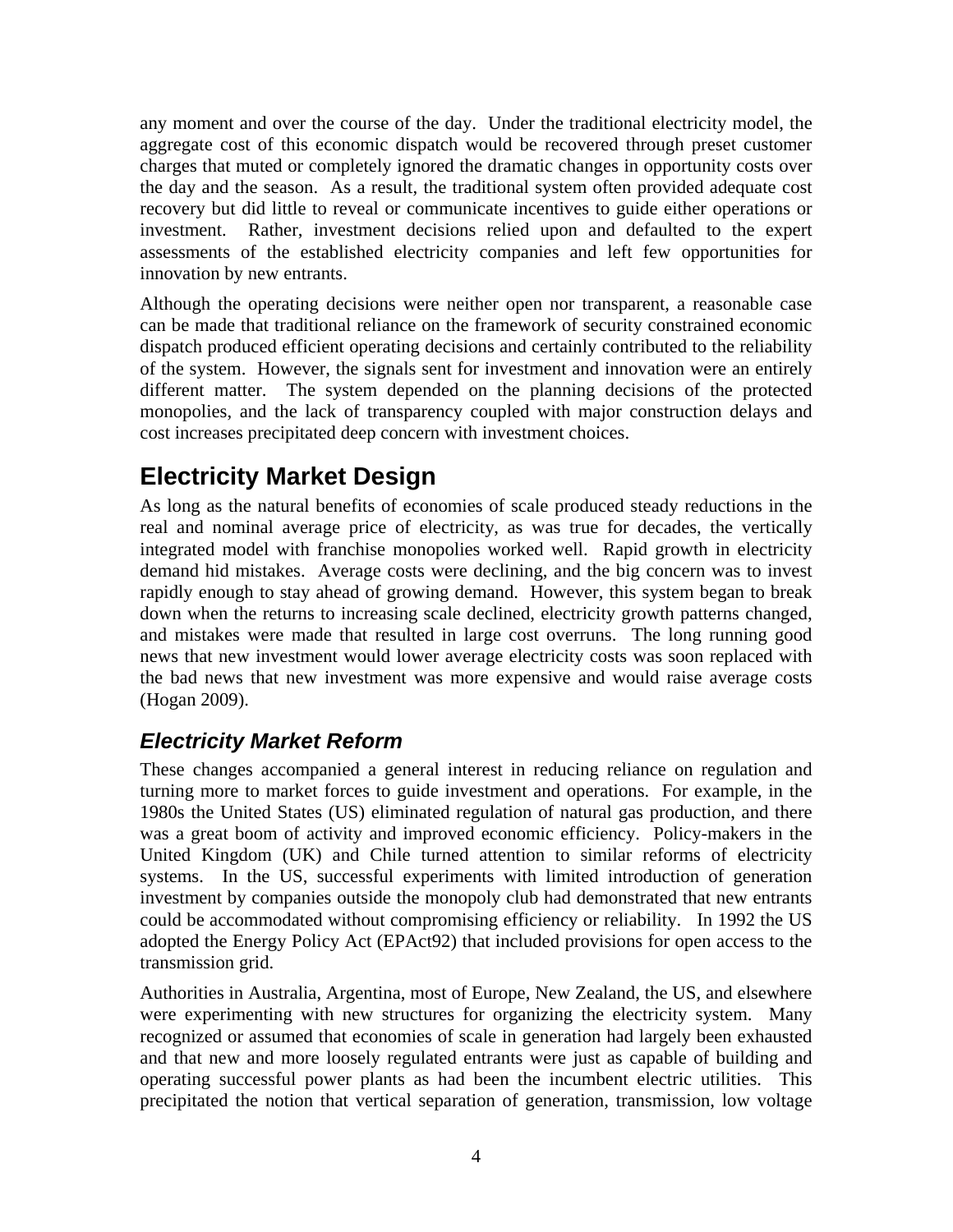distribution and supply would be at least possible and perhaps desirable. Existing generators, perhaps divided and divested from existing electric companies, could compete against each other and against new entrants to construct power plants and sell electricity to others, including final customers. Local distribution facilities would continue to operate more or less under the old regulated monopoly model, albeit often as a wires-only business with electricity suppliers acquiring electricity from generators and selling on to final customers.

A key requirement for this vertical separation and competition in generation would be open access to the common integrated transmission grid and associated unbundling of critical services. The best form of organization for the common interconnected grid with the unbundling of services was not immediately apparent. In the US the emphasis was soon on transmission open access and non-discrimination in prices and services for all participants in the electricity market. As it turned out, these seemingly innocuous requirements would have profound implications for the nature of electricity market design.

The details of the story and the alternative market approaches are many, and there is an extensive literature on alternative market designs (Sioshansi 2008). The purpose here is not to recite these details but to emphasize certain features that are salient for the discussion of a low carbon electricity system that relies heavily on technologies such as solar, wind and demand-side management, that differ substantially from the legacy portfolio of fossil-fuel generation.

## *Alternative Market Designs*

 $\overline{a}$ 

For this purpose, we can divide electricity system market designs into three categories. First, there are legacy systems that continue to be organized around the model of vertical integration and closed transmission access.<sup>3</sup> This would include much of the Southeast regulated utilities and Northwest municipal and public power systems in the US. Second, there are organized counter-trade markets with aggregate zonal transmission systems that support sometimes separate trading platforms and scheduling procedures that are only partially integrated with system operations. The counter-trade refers to the activities of the transmission system operator who must conduct offsetting transactions that undo the schedules of market participants to bring the net schedules in line with the capabilities of the transmission system. This describes many systems including most of the electricity markets in the EU. Third, there are the organized spot markets under independent system operators (ISOs) that coordinate dispatch but do not own the grid and integrate real-time trading and dispatch with system operations. This integration includes the full locational granularity of the actual grid for determining energy flows and locational prices. This would include the multi-state Regional Transmission Organization (RTOs) or equivalent single-state ISOs that together cover approximately two-thirds of the US load.

To a significant degree the vertically integrated systems are similar to those of the past and we can think about how regulated utilities would be likely to adapt to a low carbon

<sup>3</sup> In the US case, vertically integrated utilities are subject to certain open access provisions, but these open access rules lack the critical ingredient of non-discriminatory access to economic dispatch.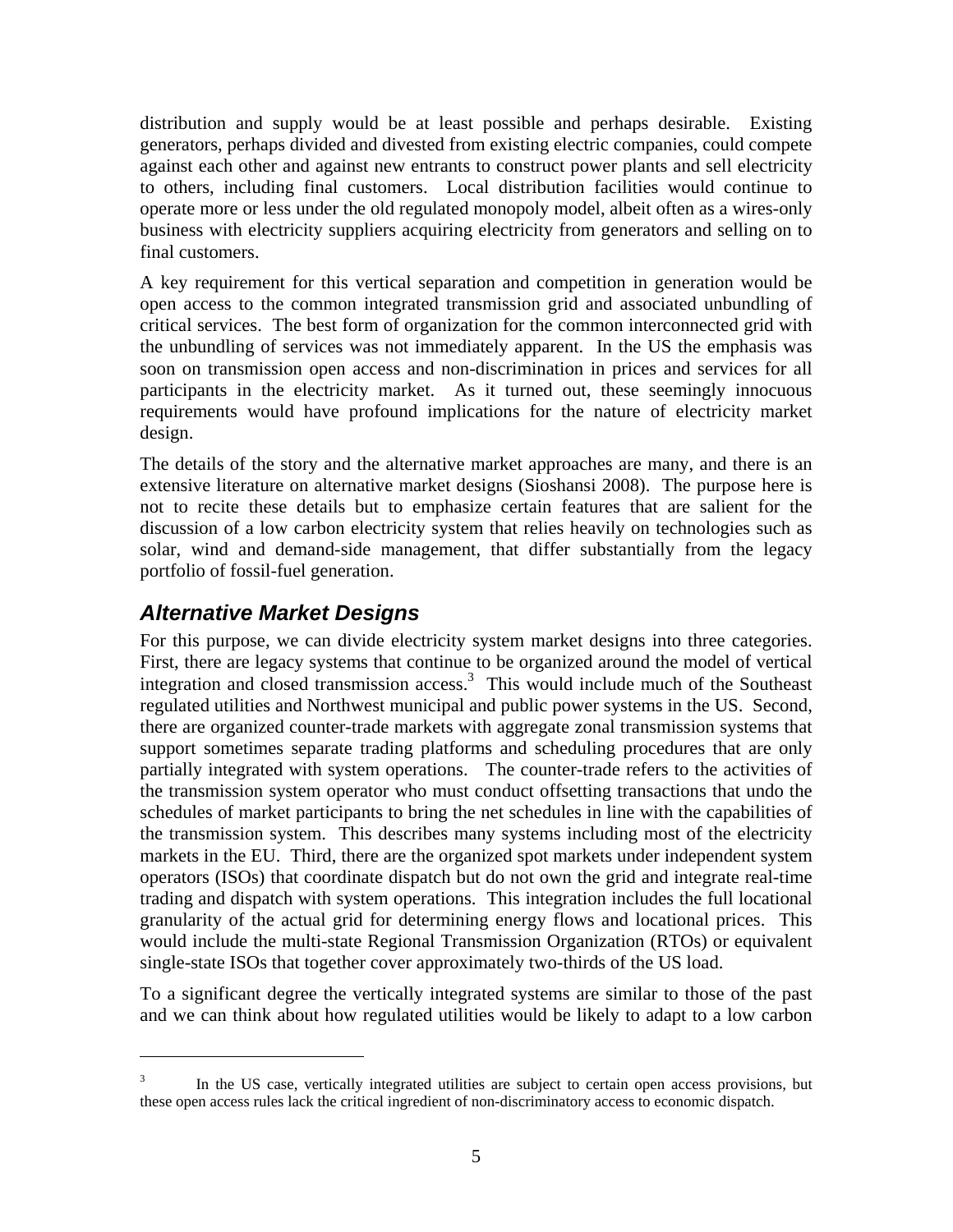future. The counter-trade systems include many market innovations and allow a great deal of flexibility in trading arrangements, operations and investment incentives. However, at their core these markets are incompatible with the requirements of system operations. The aggregate trading arrangements ignore many of the relevant constraints on the grid. The associated nominal schedules are thus often not collectively feasible, and counter-trade is necessary to undo what the nominal market has done. Counter-trade, or some other system redispatch intervention like it, is necessary whenever the market schedules do not reflect system operation reality. Furthermore, workable counter-trade market designs and interventions are necessarily discriminatory in selectively choosing and paying for redispatch of some generators but not others similarly situated, as shown by experience in the US (Hogan 2002). This counter-trade design has implications for the treatment of renewables and other low carbon energy sources. In order to understand the implications, it is convenient first to sketch out the essential features of the RTOs and organized spot markets that integrate market design and system operations.

### **Integrated Locational Electricity Market Design**

The US RTOs have regular market monitoring organizations that prepare extensive evaluations of the design and operation of their markets.<sup>4</sup> The critical design criterion is to structure the spot market products and services as much as possible to conform to actual system operations, and then to price those products and services to reflect the marginal costs that would drive market clearing competitive prices.

The initial focus is on the spot market. The forward markets play a critical role, but forward market participants will look ahead to the anticipated operation of spot markets. Thus efficient design of forward markets depends in significant measure on a good design for spot markets.

Further, a focus on competitive market design is not intended to overlook the possibility of the existence and exercise of market power. Rather, a good competitive spot market design greatly simplifies possibly necessary regulatory intervention to mitigate market power. For electricity systems, a necessary condition for good market design is good design of the spot market.

When closely tied to system operations, good spot market design can be integrated with bilateral or multilateral trading. The organized spot market does not preclude decentralized trading. Transactions through the spot market can be gross (meaning without separate bilateral transactions and schedules) or net (meaning to cover only imbalances relative to bilateral transactions and schedules). The differences are largely semantic, despite heated arguments in the past for the merits of gross or net market design.

The principal market design problem that arises in all electricity systems follows from the nature of the interconnected transmission grid. In addition to being large, interconnected, fast responding, and contingency constrained, electricity transmission grids have an unusual feature that follows from the need for fast response. The redundancies and contingency constraints arise because it is not possible to use valves to control the flow of

 $\overline{a}$ 4

See RTO annual reports at (http://www.hks.harvard.edu/hepg/rlib\_rp\_RTO\_ISO\_reports.html).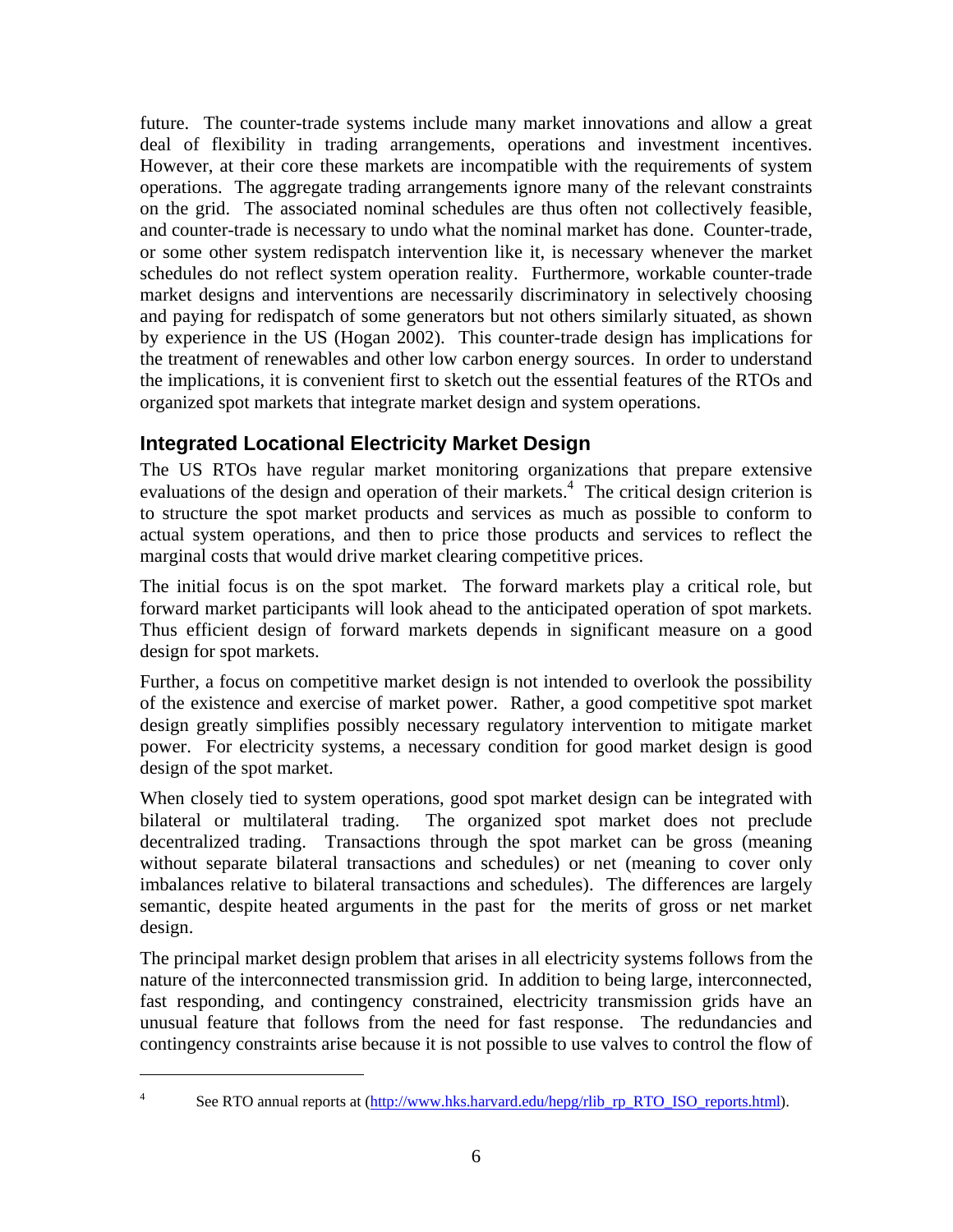power. To a good first approximation, once the pattern of load and generation is set, the flow of power through the grid is determined by physical laws that distribute the power over the system to (more or less) minimize losses. It turns out that power flows to varying degrees on every available path between generation and load. This means that control of power plant dispatch and control of transmission flows are two sides of the same coin. Changing the dispatch changes the power flows, and changing the power flows requires changing the dispatch.

This technological fact has profound implications. For example, it means that it is impossible to operate the system with only decentralized decisions about generation and load. There must be central coordination of everything and central control of enough of the dispatch to meet the requirements of system operations. The parallel flow of power means that any trading system must confront material externalities as the real flows for one transaction interfere with the real flows of other transactions. In the US the electric utilities struggled for decades to design a workable system of transmission flow accounting that would support physical transmissions rights, and never succeeded in working around the inconvenient fact that power flows everywhere (Lankford et al. 1996).

The design solution to this otherwise intractable problem is to recognize that the framework of security constrained economic dispatch, already familiar to system operators, provides the foundation for a coordinated spot market (Schweppe et al. 1988). This spot market inherently respects the requirements of system operations, and provides a convenient connection to electricity markets and forward trading.

Recognizing that there must be a system operator, this design asks for bids and offers for power at the physical locations, or schedules between locations, or schedules with bids and offers for deviations for the schedules. Thus the structure of the information provided to the system operator is the same as under a vertically integrated system, only now the engineering estimates of loads and costs are replaced by the bids and offers for power.

As before, the system operator selects the changing pattern of economic dispatch to meet load and provide ancillary services subject to the (many) security constraints and the complex flows of power on the transmission grid. In economic terms, the independent system operator internalizes the major transmission externalities so that transmission and transaction schedules can be point-to-point, and be silent on the path between the points.

The quantity result of the security constrained economic dispatch for any interval is a schedule of generation and load at each electrical location. Hand-in-hand with the quantity dispatch is a set of market-clearing prices for settlement purposes that capture the system marginal cost of meeting increased load or decreased generation at each location. The term of art is locational marginal pricing (LMP). These locational marginal prices provide an immediate definition of the appropriate spot-price of transmission between any two locations: a straightforward arbitrage argument dictates that the competitive spot-price of transmission between any two locations is the difference in the energy spot prices at the locations.

When there is no congestion in the system, the market clearing prices would be the same as the normal single market clearing price of simpler models, except for differences in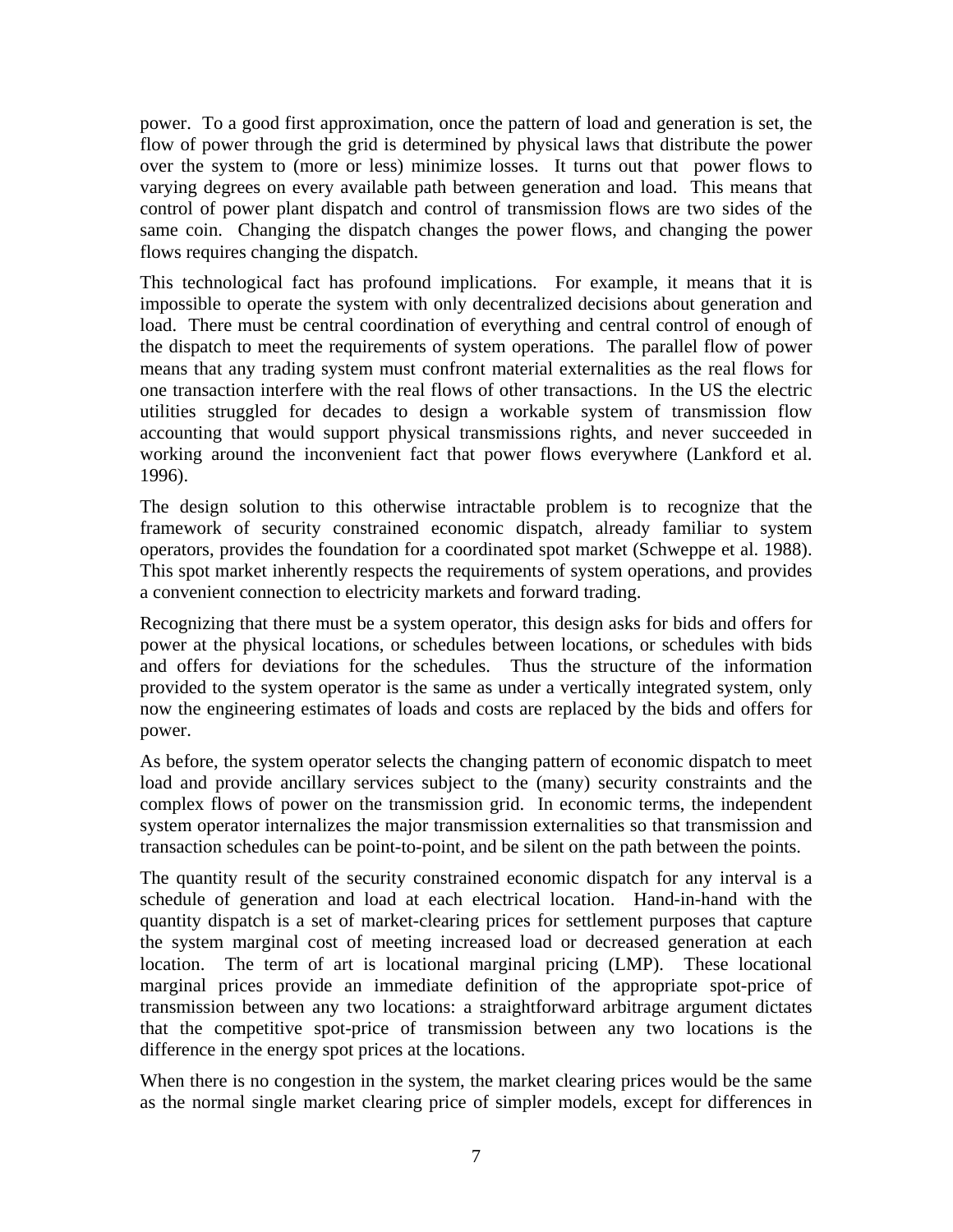marginal transmission losses. But when transmission constraints are binding, locational prices differ according to the marginal impacts of activity at each location on system congestion. These congestion induced differences can be surprisingly large, and sometimes counterintuitive. Simultaneous market clearing prices can often be well above the marginal cost of the most expensive generation running at some locations, and well below marginal cost or even negative elsewhere (Hogan 1999, 4). This is a material effect of the complicated electrical interactions made visible in the spot market but previously hidden in system operations.

Once this security constrained economic dispatch framework is adopted, with the accompanying locational prices applied in market settlements, it is a simple matter for market participants to schedule or otherwise arrange transactions. For example, a bilateral transaction can be scheduled between any two locations, for a charge at the difference in locational prices. Any imbalances in actual delivery would be paid for at the relevant locational prices. With security constrained economic dispatch and locational prices, the imbalance market merges with the spot market. All parties can participate, so there is open access. And all parties face the same scheduling rules and resulting prices, so there is non-discrimination. There is no provision for counter trading through market positions taken by the system operator, because there is no need for counter trades to bring the spot market into conformance with system operations. Hence, there is less concern with conflicts of interest for the system operator. By construction, security constrained economic dispatch is consistent with system operations and the spot market.

In addition, the existence of the spot market and locational prices provides the foundation for the financial transmission right (FTR) (Hogan 1992). In the simplest form, an FTR calls for paying to the right holder the (congestion) difference between the corresponding locational prices. Absent grid outages, the FTR is a long-term instrument that provides a perfect hedge for the short-term congestion fluctuations in transmission spot prices. With a matching FTR between generation and load, a supplier can sign a fixed price contract for delivered power and be sure that the system would always allow fulfillment of the contract through either physical delivery or offsetting purchases and sales with no incremental charges for volatile transmission congestion. This workable financial transmission right provides the functionality sought without success in unworkable systems of physical transmission rights.

There were early concerns that this integrated locational model could not work very well with very many locations. The US went through the agony of forcing aggregations across zones to reduce the granularity of the market representation. Zonal aggregation subject to rules of open access and non-discrimination was tried and abandoned in PJM, New England, California and Texas (Hogan 2002, 12-13; Potomac Economics 2009, viii). This zonal aggregation inherently suppressed the detail of real system operations, and thereby lost the efficient pricing signals, which in turn required complex rules to bridge the constructed gap between the spot market and system operations. Painful experience made it clear that the simplest system is to go as far as possible to match temporal and locational granularity with real operations and the associated system opportunity costs. The integrated locational design with very many locations works. For example, in the Mid-Atlantic states, PJM updates the coordinated dispatch and prices every five minutes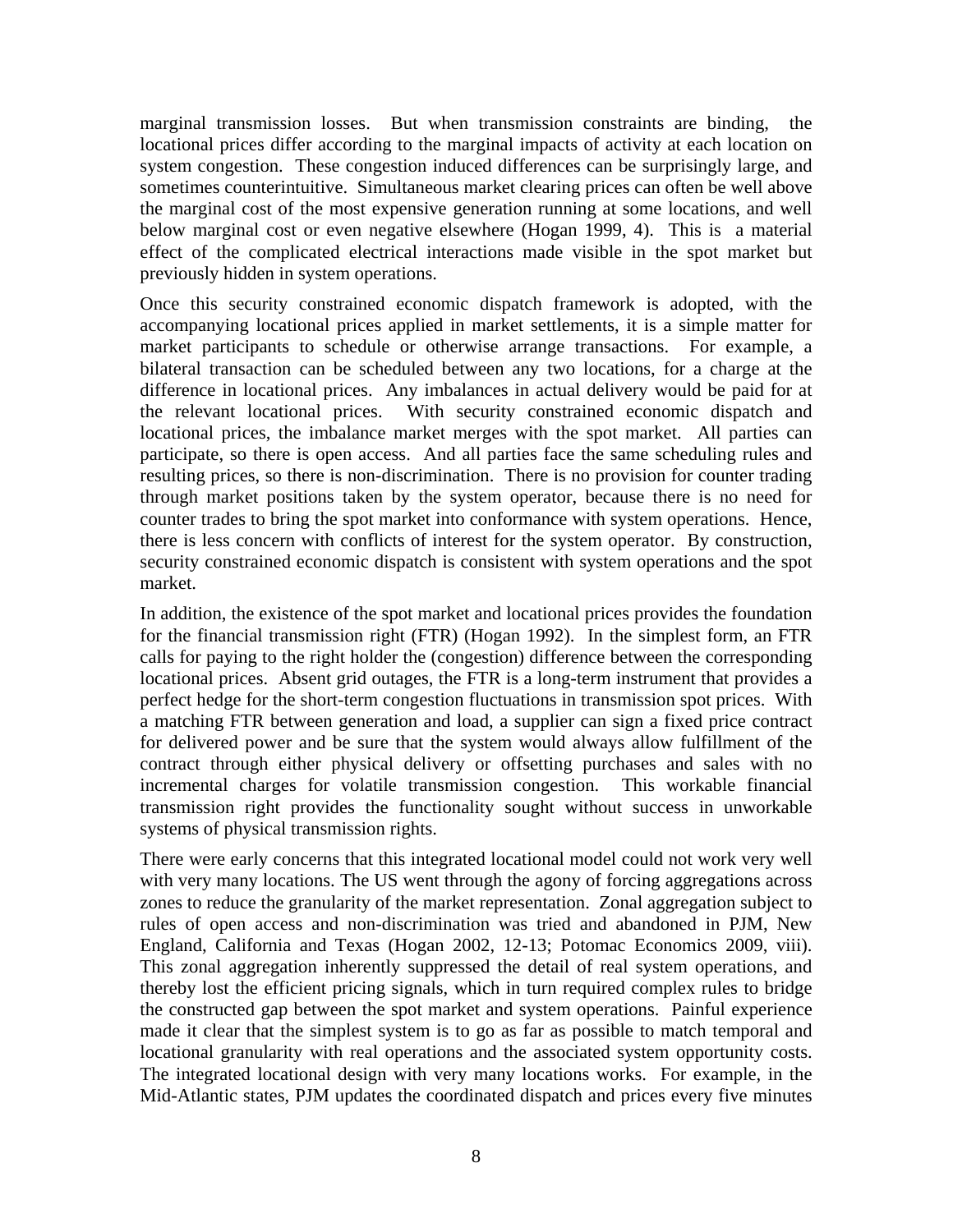for approximately 8,000 locations. This granularity means that geographically proximate locations that are electrically distant can have very different prices, and the different prices reinforce rather than contravene the imperatives of efficient and reliable system operations. One of the regular reports from system operators newly adopting this model is that it greatly simplifies and improves dispatch operations because market participants have strong economic incentives to follow dispatch instructions.

Some contend that a more geographically aggregated system would be easier and cheaper to implement. This might be correct if there were an available alternative that could avoid the need to attend to all the detail in real operations.<sup>5</sup> However, there is no such alternative available. If the system operator is applying the basics of security constrained economic dispatch, then all the essential information on transmission lines and multiple locations must already be available. The distinctive feature of the integrated locational market design is to make the locational marginal opportunity costs visible and to apply these as the prices used in the settlements system. The incremental costs of using the full granularity are modest, or even negative when considering the costs of imposing rules and procedures to overcome the effects of artificial aggregation.

#### **Aggregate Regional Counter Trade Market Design**

The counter-trade markets differ from the integrated locational markets described above in a variety of ways (Boucher and Smeers, 2002). A typical feature is an attempt to separate spot market trading from the actual details of system operations. The energy product is defined according to inputs and outputs at some level of regional aggregation. Trading reaches an equilibrium in these aggregate products, which is turned into a set of schedules for implementation by the transmission system operator. The nominal equilibrium schedules determined in the market are seldom if ever strictly feasible for implementation on the actual grid, since they ignore many or all of the constraints on grid operations. The transmission system operator has available essentially two broad strategies for bridging the gap between the nominal market equilibrium and physical system through applying either ex ante limits or ex post counter trading.

An ex ante limit would be to define different regional aggregations for the energy products and pretend there is a simple pipeline between the two regions. Transfers through the pipeline would be limited to a conservative estimate of the real capacity, and transfers from anywhere in the first zone to anywhere in the second zone would be (artificially) treated as having the same effect. The conservative capacity cushion would help limit problems caused by trades that would appear identical in the pipeline model but would have different impacts on capacity in the real system. Of course, this approach ensures underutilization of the grid by all parties that must use this mechanism for trading. The same conservative assumptions create opportunities for transmission owners to exploit transmission capacity that is in effect withheld from the rest of the market.

Other forms of ex ante rules required by the disconnect between market design and system operation may include restrictions on the lead time for changing energy

 $\overline{a}$ 

<sup>5</sup> Likewise, administrative aggregation without changing the underlying grid does not increase competition or reduce market power.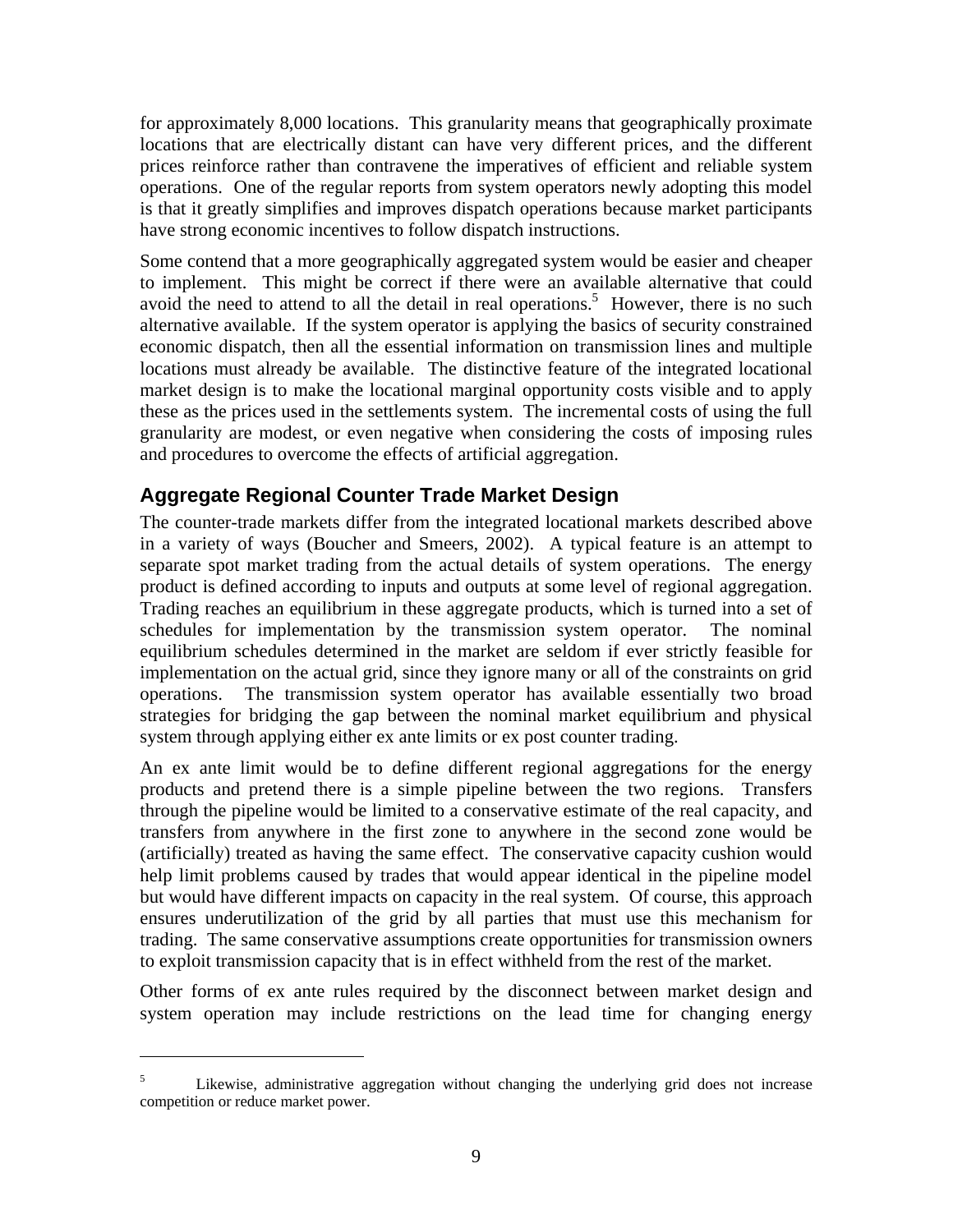schedules. Physical operation of plants and control mechanism often allow for changes up to minutes before real-time, but formal market schedules may foreclose changes an hour or more ahead of operations. This scheduling lag could be particularly important for highly variable energy resources.

Despite the conservative capacity restrictions and other ex ante rules, market schedules may still violate the physical limits of the system. Even though generation and load may balance within the boundaries of an aggregate zone used to define a common energy product , for instance, intra-zonal power flows may violate transmission constraints. There is no way to set an ex ante rule that maintains the aggregation of the zone and reflects the impacts of the intra-zonal impacts on the transmission system. The tradedetermined schedules cannot be honored without some redispatch of the system, and this provides a need for counter trade. Typically the initial schedules are honored, but the system operator arranges a generation redispatch that involves the equivalent of purchases and sales of energy at different locations in the system and that creates counter flows that relieve the transmission constraints. In principle and in practice, this counter trade redispatch may involve the very trades and generators that created the potential overload. In effect, a generator may be paid in the first instance to provide energy as part of the nominal market equilibrium schedule and then be paid not to generate the same energy in order to accommodate the counter flow and relieve the transmission constraints.

As might be expected, the incentive effects of these aggregation and counter-trade arrangements can be perverse in the extreme. The zonal aggregation models in PJM, New England, California and Texas all faced these perverse incentives, which precipitated abandonment of the zonal aggregation and counter-trading market design.

Other markets have implemented counter-trade systems that work much better. For instance, the EU universally employs aggregate regions for defining energy products. The EU uses pipeline models with conservative transmission capacity assumptions. All these workable systems find it necessary to dispense with principles of non-discrimination. The transmission system operator is able to make one-off arrangements for counter trades that relieve transmission constraints and balance the system without having to offer the same deal to every other participant in the market. This reduces the ability of generators to extract payments for not running. While necessary, this selective participation in the market by the transmission operator creates its own set of incentive problems.

The cost allocation mechanisms for these counter-trade systems are varied. In some cases, such as in the UK, the transmission system operator absorbs the costs under a price cap regime and, therefore, internalizes incentives to minimize the counter-trade costs. However, this same system requires the transmission system operator to take on the sole responsibility for transmission expansion, as the aggregate price signals in the market do not provide sufficient incentive or information to guide detailed transmission investments.

#### **Market Design for a Low Carbon Future**

In the US installations of wind energy are disproportionately found in the RTO markets because of the greater ease of integration (EPSA 2008). As would be apparent from the summary of key features presented here, there are net benefits to moving away from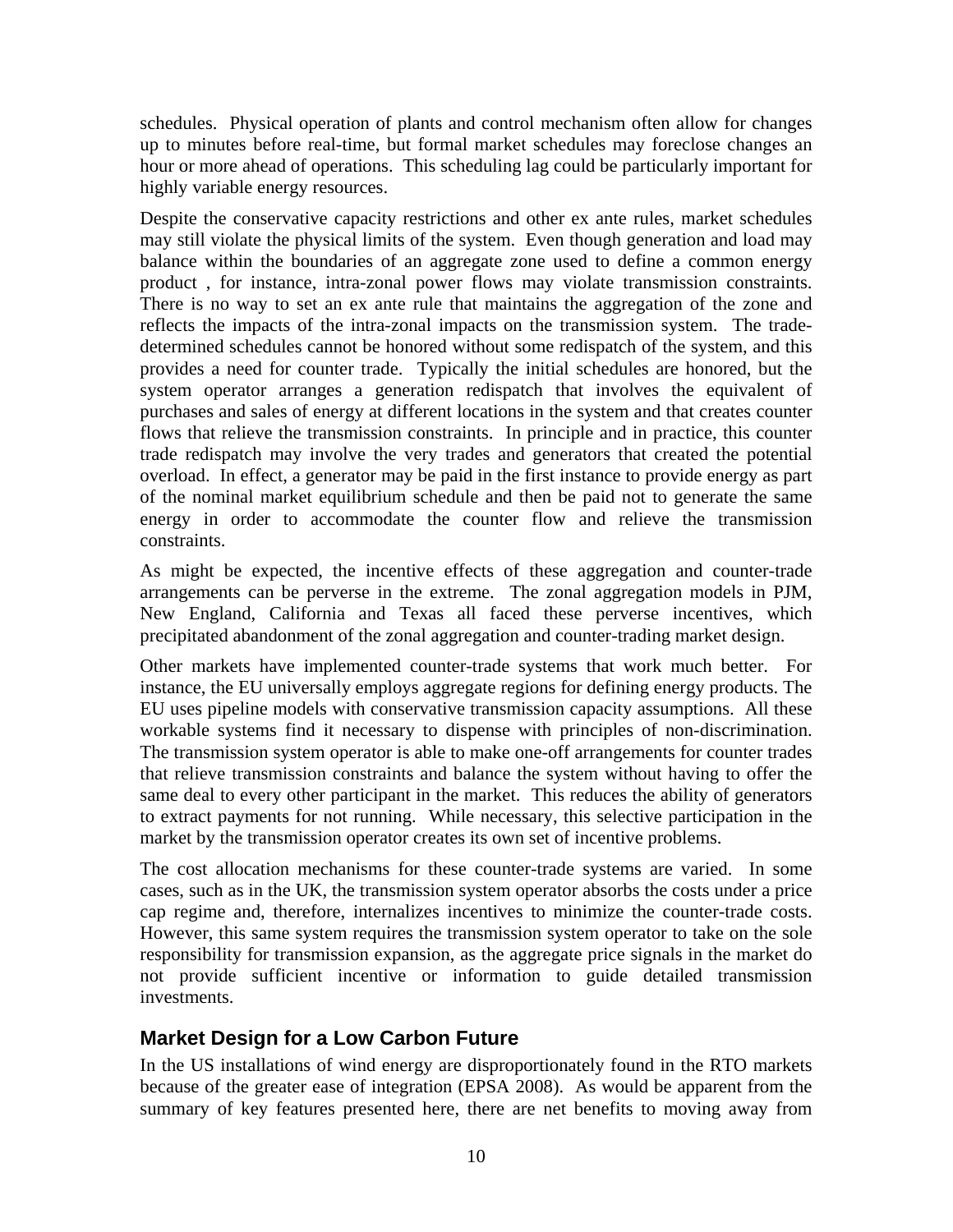either vertical integration or regional aggregation with counter trade and towards the integrated locational market design. Similar conclusions can be found in other important reviews looking towards a low carbon future in the US (Joskow 2008; Helman et al. 2010) and the UK (Grubb et al. 2008). As summarized by the International Energy Agency in its review of market experience across its member countries, "[L]ocational marginal pricing (LMP) is the electricity spot pricing model that serves as the benchmark for market design – the textbook ideal that should be the target for policy makers. A trading arrangement based on LMP takes all relevant generation and transmission costs appropriately into account and hence supports optimal investments." (IEA 2007, 16)

### *Connection Standards*

The rules for generator grid interconnection play a major role in affecting the integration of new capacity. In the case of the integrated locational market design there is fundamental simplicity in theory that can be reasonably approximated in reality. In the other market designs, system connection rules confront the challenge of designing protocols to overcome the perverse incentives created in the market.

The simplicity of the integrated locational market design is illustrated in the rules for "energy resource" interconnection in the PJM system (PJM 2009). An investor that has a site with the required permits and wants to build a new facility to sell energy into the PJM market has to meet only a minimal set of requirements. Primarily these are technical constraints to ensure that the connection to the grid will satisfy electrical characteristics to ensure that connection and charging of the line, with no material power generation, do not compromise the rest of the system. In effect, the generator interface is an extension cord to the rest of the grid that has to meet certain standards, and the generator has to pay for the equipment and extension line.

This form of interconnection allows the generator to produce, buy, and sell energy in the spot market at the locational marginal price at its point of interconnection. There is no guarantee about the price or the profitability of the energy produced, of course, nor any guarantee that access to the grid at the point of connection provides transmission rights to hedge the cost of delivery to other locations in the grid. When the transmission system is constrained, the locational marginal price at the point of connection might be very low, the generator may choose not to run. The generator can have the system operator make these decisions in real-time by simply making an offer to produce with a minimum acceptable price. There would be no need to arrange advance schedules or bilateral transactions.

Of course, the generator could participate in forward markets, arrange long-term contracts, and purchase FTRs to hedge transmission costs, and so on. But these are not necessary conditions of the connection rule, and immersion in trading would not change the incentives for the price-taking generator from making simple offers into the real-time market to allow the system operator to take the energy when available and when the locational price is at least equal to the minimum bid.

As discussed below, in PJM most generators choose a more complicated form of interconnection in order to participate in the capacity market that operates on top of the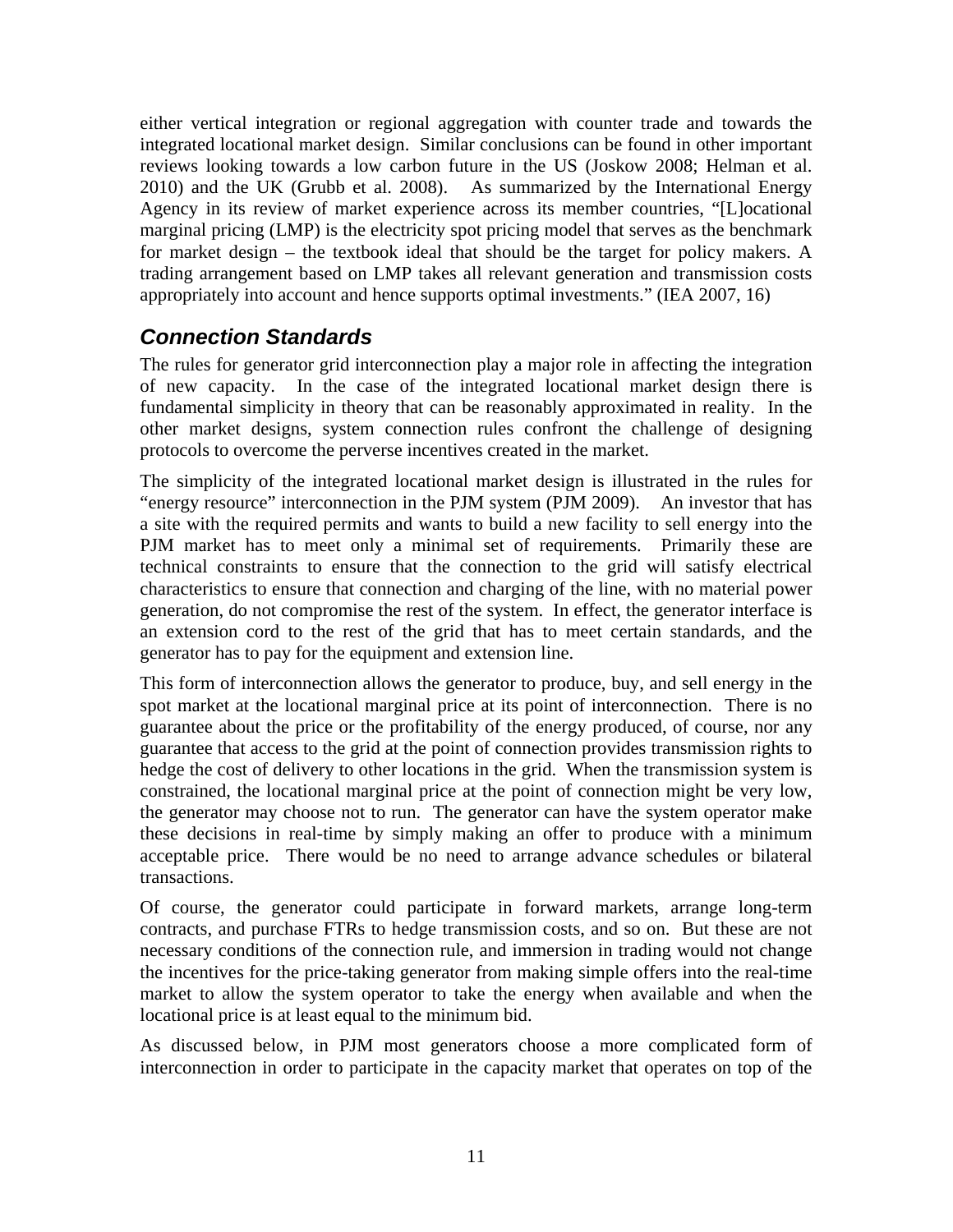energy market. However, the simple ideal of the energy-only interconnection is available and is used by some generators.

The counter-trade markets face a quite different situation when considering the rules for connecting new generators. The generators do not see the costs of transmission constraints obscured by zonal aggregation of energy product definitions. Hence, they may choose to locate where costs are really higher but are imposed on someone else. Furthermore, the typical counter-trade market design carries with it an explicit or implied obligation to accept the generators' energy output and deliver it to some loads. In effect, in the terms of the integrated locational market design, new generators acquire a bundle of transmission rights by virtue of their interconnection. The connection of new generators may imply that the transmission owner must make sometimes substantial transmission investment to support these new rights. Similarly, for all generators, but particularly for highly variable wind and solar plants, there must be increased operating reserves or other controls needed to support energy delivery. The transmission system operator will have to make these investments or impose constraints on the interconnection.

This gap between the incentives for the new entrant and the real costs of interconnection creates a need for rules and regulations to overcome the incentive effects. For example, new generators may be required to make so-called deep transmission investments elsewhere in the network in order to accommodate their new production without undoing the implicit rights of other generators. Alternatively the costs of reliability and transmission upgrades to support the expanded set of transmission rights are imposed on the transmission system operator or somehow collected in socialized charges applied to all customers.

# *Smart Grids and Smart Pricing*

The notion of the smart grid typically implies a mix of control technologies, information systems, and information distribution that allow for much finer control of all the devices connected in the largest machine in the world. This would include more flexible controls in the transmission grid, better monitoring of grid and distribution flows, real-time status and fault monitoring, automatic meter reading and, importantly, real-time automation of end-use devices. Signals from the central system operator would communicate through the network to change the settings on transformers deeply embedded in the grid or trigger your settings to turn down the air conditioner in your home.

The evolution of the smart grid will be particularly relevant in the development of dispersed generation, end-use efficiency and load management. An important question is what information is provided and who decides how to use it. Consumers are unlikely to surrender their ability to control the temperature in the house or to decide whether to run a factory. However, it is easy to imagine widespread adoption of smart devices that implement instructions as to when to curtail usage and when to run as needed.

For these smart systems to be successful, consumers must receive a signal that aligns their incentives to behave in a way that reflects the opportunity costs in the system. This is a challenge in the vertically integrated and aggregated counter-trade systems, since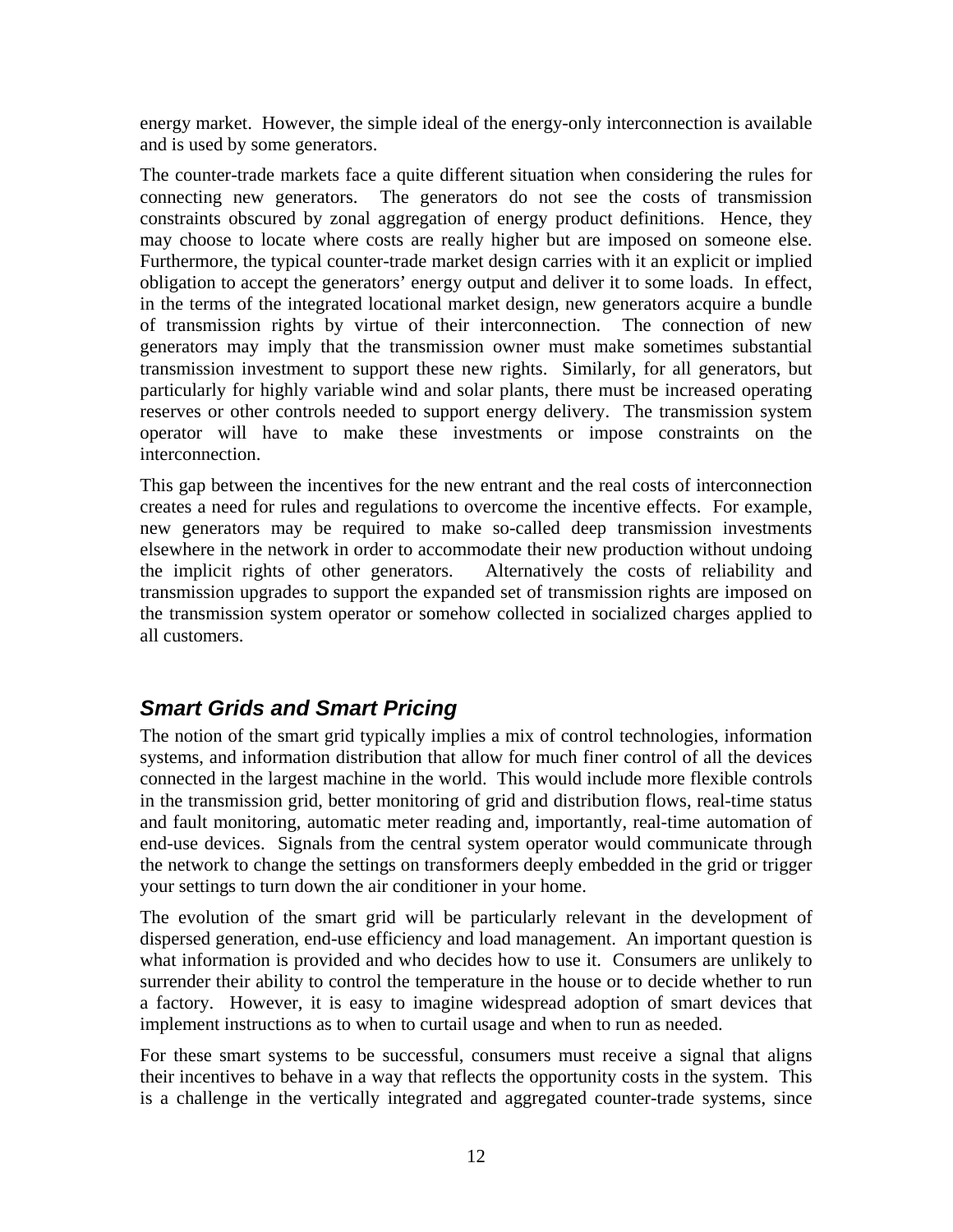under these market designs prices facing the consumer do not reflect the granular detail of system operations. Command and control under the vertically integrated model and counter trading under the aggregated market models can in principle provide an efficient dispatch for generators and respect the transmission constraints, but they do not by themselves align the incentives of customers.

By contrast, the integrated locational market design provides a straightforward alignment of incentives. With a retail rate design that passes through the locational price of energy, the smart device would have smart prices that aligned with the incentives of the consumer and the system's costs. Some distortions would remain to the extent that distribution or other customer service fixed costs are collected in variable rates, but the distortions would be small given the large changes in energy prices that would or should be the norm during peak periods.

The smart grid needs smart pricing. Market models that suppress price information, especially in prices of final delivery to the consumer, would require new and sometimes complex rules to undo the consequent perverse incentives. By contrast, the integrated locational market design intentionally links the market and operations in order to provide the right price signals.

# *Resource Adequacy*

A central function for vertically integrated electric utilities has always been to invest in anticipation of electricity demand. The club members of vertically integrated companies developed rules for investing while sharing the responsibility to maintain reliability. In practice, this amounts to a responsibility to build or contract for energy generation capacity adequate to provide a specified planning reserve margin (e.g., 15% of estimated peak load) that would ensure adequate capacity in the event of normal outages for maintenance and some temporary equipment failures.

This obligation continues for the vertically integrated utilities. However, the situation has become more complicated in the market models where generation has been separated from transmission, distribution and final supply to the customers. The success of these models in achieving resource adequacy is neither certain nor resolved. In the early days of restructuring, at least in the US, there was a surge of new construction of more efficient generating plant. This created excess capacity. When coupled with bad market design and rising oil and natural gas prices, this capacity was not economic, and the result was a major contraction in investment and significant financial losses for some generators. In one sense, this was the intended consequence of electricity restructuring in shifting the burden of risks to voluntary investors rather imposing them on customers. Of course, the excess investment was not a good thing even if a good deal of the problem was caused by the incentives of bad market design rather than the reliance on markets per se.

The result has been a concern that in the future there would not be adequate investment in generating capacity in electricity markets. This concern has been strongly reinforced by the regular demonstration that the returns to investors in the energy and ancillary services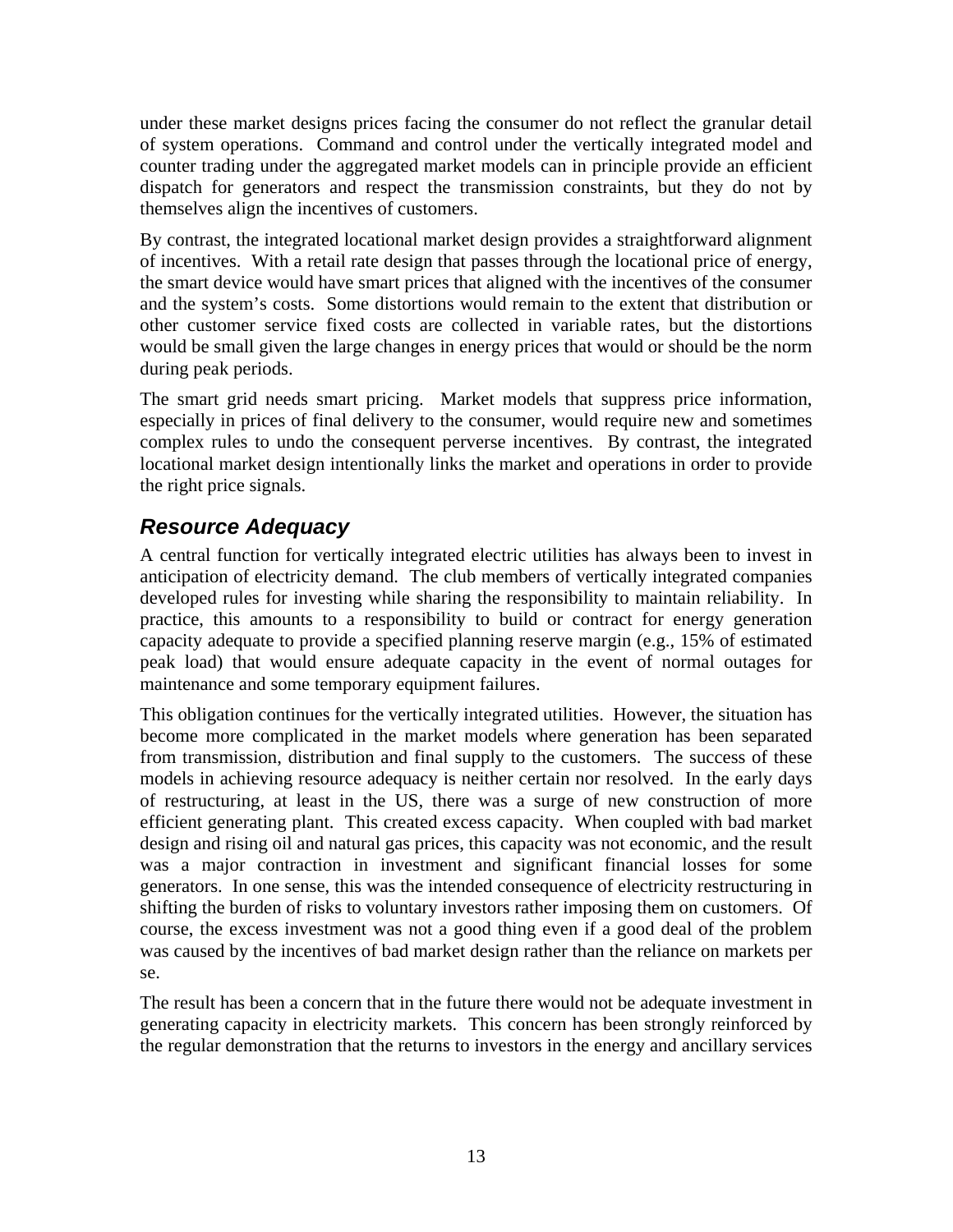prices have not been adequate to support new investment.<sup>6</sup> Although it is the anticipated returns that should govern, not the realized returns in a market with excess capacity, the low realized returns are sobering. The consensus analysis is that energy prices in many electricity markets have been too low, and are especially low during periods of capacity scarcity such as during the peak hours of the day.

The response to this concern has been varied. In some markets, notably New York, PJM and ISONE, a "capacity" product and an associated capacity market have been created. The essence of the capacity market has been to construct a forecast of future loads and investments and then conduct an auction for existing and new generators, or demand response, to offer "capacity" to meet those requirements. The full description of how to define capacity and how to ensure its future deliverability on the grid is another task. However, it is clear that this capacity construct is an attempt to recreate something like the responsibility of the vertically integrated utility, but now under the management of the independent system operator.

The difficulties of defining and measuring capacity for new low carbon technologies like wind, solar, and load management are particularly relevant. As discussed below, the variable availability of renewable resources and the problem of defining baseline load make it hard to to map them into the equivalent savings in conventional fossil fuel generation capacity. In part the problems are inherent in capacity markets where the product is not easy to define or measure, but the difficulties are exacerbated by the substantial differences in the technologies.

At the other end of the spectrum has been the recognition that inadequate scarcity pricing is the root cause of the deficient incentive for investment.<sup>7</sup> In markets such as Australia and Texas there are mechanisms to allow prices to rise during times of scarcity on the assumption that this will be sufficient to meet the needs of resource adequacy.

There is nothing fundamental that requires a choice between improved scarcity pricing and adopting well designed capacity markets. Better scarcity pricing would provide benefits in improved operations as well as market incentives for investment. Furthermore, better scarcity pricing in markets would complement the designs of capacity markets to account for actual or expected scarcity payments (Hogan 2006). The design of better scarcity pricing systems is an active agenda item in the RTO markets in the US (NYISO 2008; ISONE 2006; MISO 2009).

The concern with resource adequacy may be more acute in the US than in the EU market design models. All of the US models include procedures to monitor and mitigate the exercise of market power, primarily through the application of offer caps. These procedures, coupled many other market design nuances, accumulate to depress energy market prices. By comparison, the EU market is more opaque in this dimension, more inclined to structural interventions such as divestiture, and less inclined to directly intervene in the bidding process. The incentive to exercise market power is material, and

<u>.</u>

<sup>6</sup> PJM reports that on average between 1999 and 2008 a combustion turbine would have earned 43% of its fixed charges in energy net revenue (Monitoring Analytics 2009, 143).

<sup>7</sup> The causes of inadequate scarcity pricing are many, including but not limited to regulatory offer caps on supply (Hogan 2005, 27-33).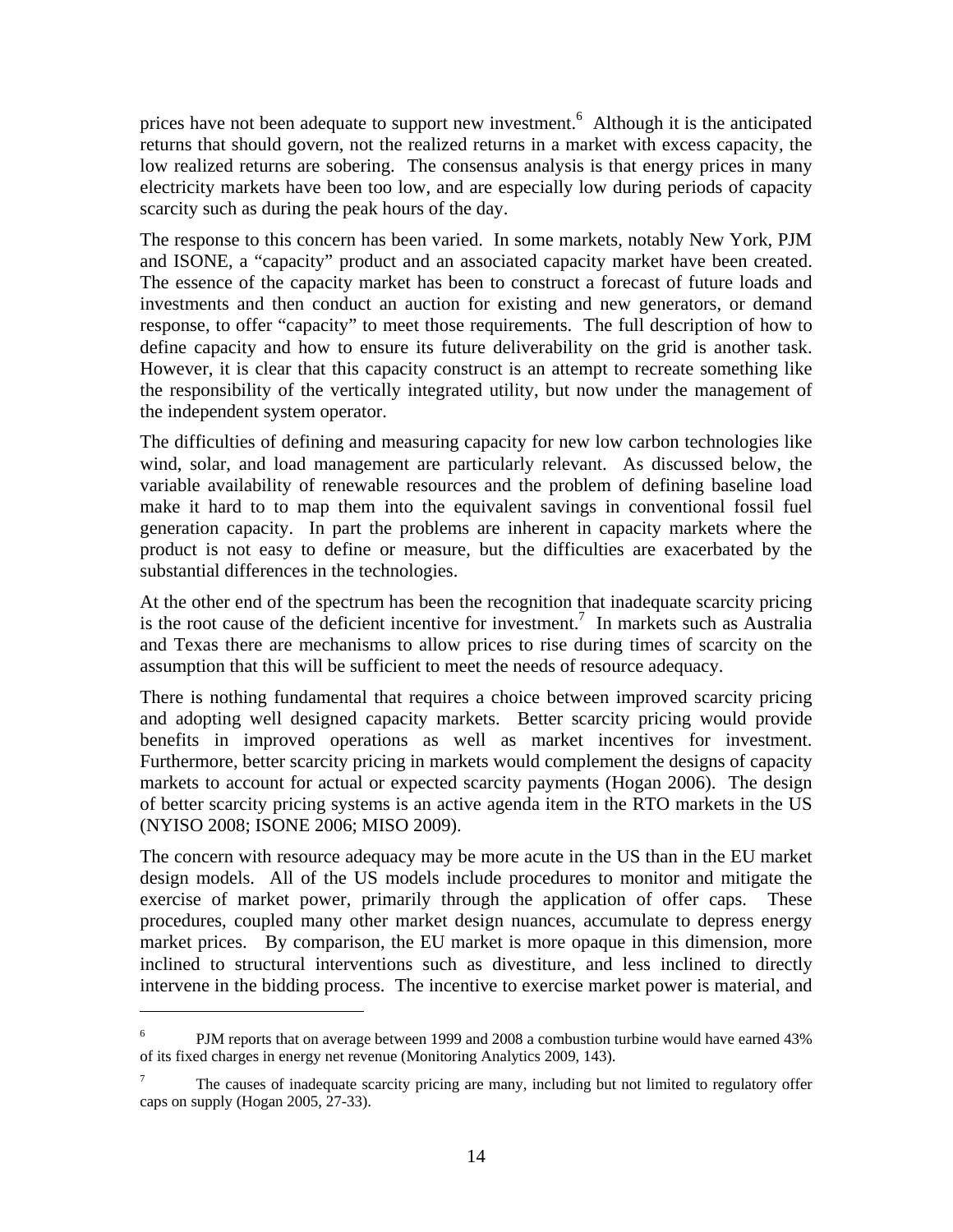the opportunity may be greater in the EU context. The net result is a more mixed picture about the adequacy of incentives for new generation investment. Furthermore, at the moment, the more aggressive policies in some EU countries for introducing renewable energy sources, particularly wind, have produced excess capacity and raised total system costs, but the increase in capacity depresses energy prices as they appear in the nominal market (Traber and Kemfert 2009).

#### *Infrastructure Investment*

Providing generation resource adequacy is only part of the necessary development of the electricity system. Other necessary infrastructure development includes transmission grid expansion and deployment of system upgrades in the form of better information, smarter controls, and smarter metering. In the vertically integrated electric system these investment decisions were and remain primarily the responsibility of the electricity monopoly, subject to regulatory approval. The restructured markets, however, present a different mix of choices, and in many respects responsibility for infrastructure investment is unresolved.

A principal purpose of development of electricity markets was to provide better incentives and opportunities for decentralized decisions with a corresponding allocation of risk and reward for investments in generation plants and end-use efficiency. In an idealized electricity market structure, energy market prices would be sufficient drivers of generation and end-use investment. As discussed under resource adequacy, the less than ideal reality has not yet achieved this goal for generation, and similar problems arise in providing the incentives for end-use investment.

The case for transmission and related infrastructure investment is even more of a challenge. The transmission grid and the associated dispatch functions of the system operator continue as natural monopolies. Even in the idealized version of electricity market design, it could be difficult to fashion a regime that relied on market based transmission infrastructure investment (Hogan 2009, 152-158). Accordingly, it is widely (but not universally) assumed that some residual monopoly, either a transmission owner, a system operator or a hybrid special purpose organization, must make infrastructure investment decisions, cause the expansion to be implemented, and then use the compulsion through regulation to make the erstwhile unwilling beneficiaries pay.

If the beneficiaries were willing to pay, they could in principle organize to make the transmission investment without the coercive power of regulation. In some cases market participants do make their own decisions to invest and acquire incremental transmission rights (Hogan 2009, 156). However, in other cases it may well be that no coalition of beneficiaries could be assembled to undertake desirable transmission investment. In these cases, a transmission company, the system operator and the regulator must cooperate to implement investment plans.

Designing a hybrid system that could accommodate both market-based and regulatory driven infrastructure investment is a major challenge for liberalized electricity markets. In some regions, the assumption is that such a hybrid system is impossible and only the transmission company can or will make investments. In other regions, there is a struggle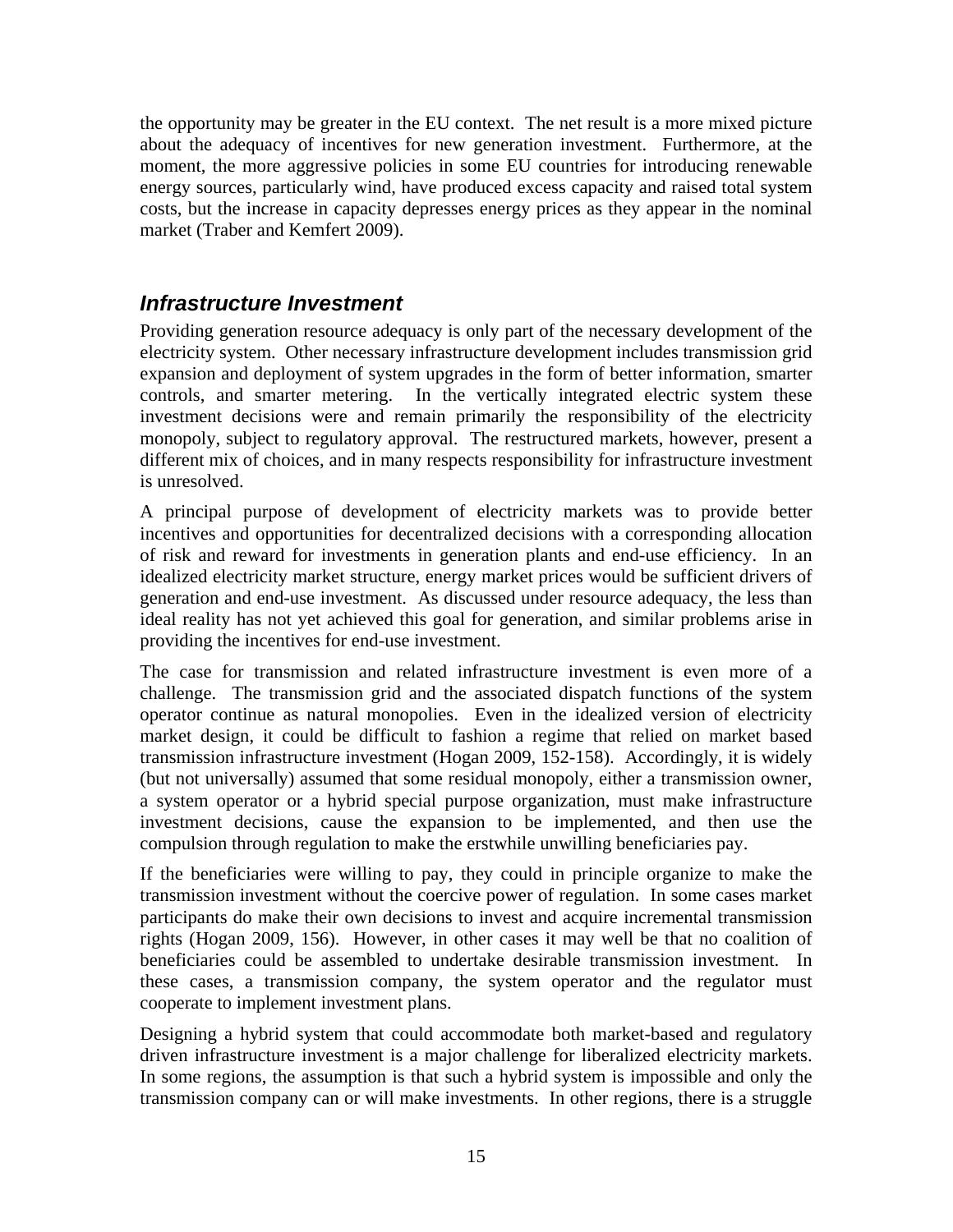to find a workable compromise. An interesting case is the hybrid transmission expansion framework adopted under the New York Independent System Operator (NYISO), modeled after the transmission investment experience in Argentina. In essence, the NYSIO model allows for decentralized investment when the beneficiaries voluntarily assume the responsibility to pay. In cases where the dispersion of benefits makes it difficult or impossible to assemble a coalition of the beneficiaries, the system operator and regulators can go forward subject to a super majority endorsement where the beneficiaries vote and pay for the investment in proportion to the estimated benefits (NYISO 2007, 14-15; Bhudraja et al. 2008). An important feature of both investment avenues is that beneficiaries pay and the costs are not socialized, which provides good incentives and is compatible with the framework for investment in generation and end use without creating conflicting subsidy regimes.

The ability to develop an adequate hybrid infrastructure investment framework depends on the rest of the market design. In systems with broad energy regions with a common nominal energy product and a single price, the details of transmission congestion are hidden and market signals are weak (between regions) or absent (within regions). In these cases there is no incentive for market participants to invest and a transmission company monopoly may be the only workable system. For example, in England  $\&$ Wales the single transmission owner National Grid is responsible for designing, implementing and charging for transmission investment under the supervision of the regulator. In the US there is a mixture of evolving infrastructure investment schemes. New England follows close to a central planning and full cost socialization system, whereas New York, PJM, Texas, the Midwest and California have various hybrid models in place or in flux.

The details of each of these systems can be complicated, but a general principle connects to the underlying market design. By construction, the more aggregated the market design the less articulated are the investment incentives for transmission. Within aggregated zones, there is no incentive for market participants to invest because transmission constraints are assumed away. Between aggregate zones, transmission investment incentives may exist, but the price information in the market would only dimly reflect the underlying reality of the transmission interactions. Only in the case of the fully locational integrated market designs could energy prices provide accurate information about transmission congestion that provides a framework for awarding feasible transmission rights. But these market designs provide efficient infrastructure investment decisions only when the investment itself has relatively limited impact on market prices. Larger investments that could materially change expected market prices may then require a hybrid framework like the New York model.

# **Green Energy Resources**

As discussed elsewhere in this volume, green energy resources include a diverse array of technologies. Nuclear power and large-scale hydro provide energy without producing material carbon emissions, and their impacts on the electrical system are well understood. Newer low or zero carbon generation technologies such as wind, solar thermal, solar photovoltaic, tidal system, biomass, and fossil fuels with carbon capture and storage offer a variety of non-traditional operating characteristics that could affect electricity systems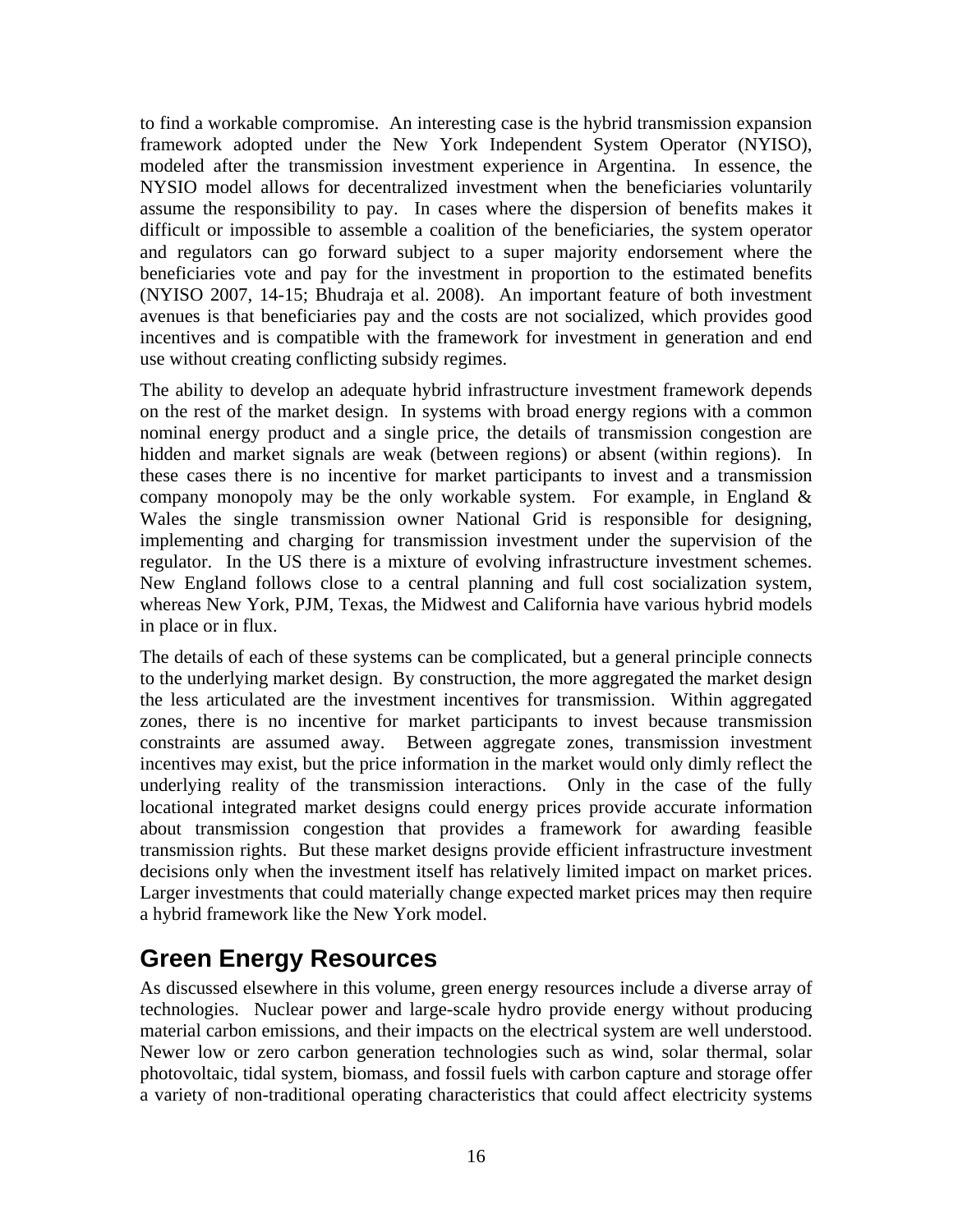and markets. Energy efficiency and load management investments could materially alter the load profile and interact strongly with the portfolio of generation and transmission assets.

Desirable policy for pursuing low carbon technologies depends in large part on the associated choices in market design. In some cases, such as nuclear and hydropower, the technology is familiar and well understood. In other cases, such as carbon capture and storage (CCS) or expanded co-firing of biomass, costs may be different but there is nothing obviously fundamentally different from existing fossil fuel generation that could alter market design. In other cases, such as wind or solar, the operating characteristics are significantly different. At small scale, almost any new generation technology can be absorbed, but large-scale integration of the newer low carbon technologies is more complex. And some anticipated changes, such as the development of smart grids, smart appliances, and electrification of the transportation sector, could require or facilitate major changes in system operations and market design.

# *Uncertainty and Technology Choice*

If you know what to do, do it!<sup>8</sup> If we knew which technologies to embrace, which infrastructure investments to support, and how opportunities would evolve, then the low carbon investment problem would be simple, and the vertically integrated monopoly electric utility model would have much to recommend it. Regulators would continue to oversee the investment choices and set rates for cost recovery. With little uncertainty the task would be relatively easy, risks would be low, and the lack of efficient incentives for market participants would be less problematic.

Unfortunately, we don't know exactly what to do. By the late 1980s, partly as a result of changes in technology, vertically integrated electric utilities around the world were saddled with high costs and unwanted assets. The resulting pressure led to reform of electricity markets to change the incentives, locus of decisions, and allocation of risks. Part of the animating idea was to promote innovation, entry and flexibility in the electricity system. New technologies and new operating procedures would arise as a result of market incentives and decentralized decisions. Incentives would be better aligned to support innovation in both end use and generation facilities, and innovation would increase. Rewards would go with the risks, and the market participants would do a better job of euthanizing bad investments as well as capitalizing on what works.

The more innovative the idea, the less likely it would be adopted under the regulated vertically integrated organization. Regulation works better when the choices are highly standardized and easy to evaluate. But when the product includes many moving parts or involves a great deal of uncertainty, it can be much harder to write down the rules. In these cases, business judgments can be made and the uncertainty can be priced, with the associated risks and rewards. For example, consider the case of the Enernoc and its demand product that provides operating reserves in markets such as PJM.<sup>9</sup> The de facto

1

<sup>8</sup> "If you know what to do, do it! If you don't know what to do, decision analysis can help you decide." Aphorism from Professor Ron Howard of Stanford University.

<sup>9</sup> http://www.enernoc.com/.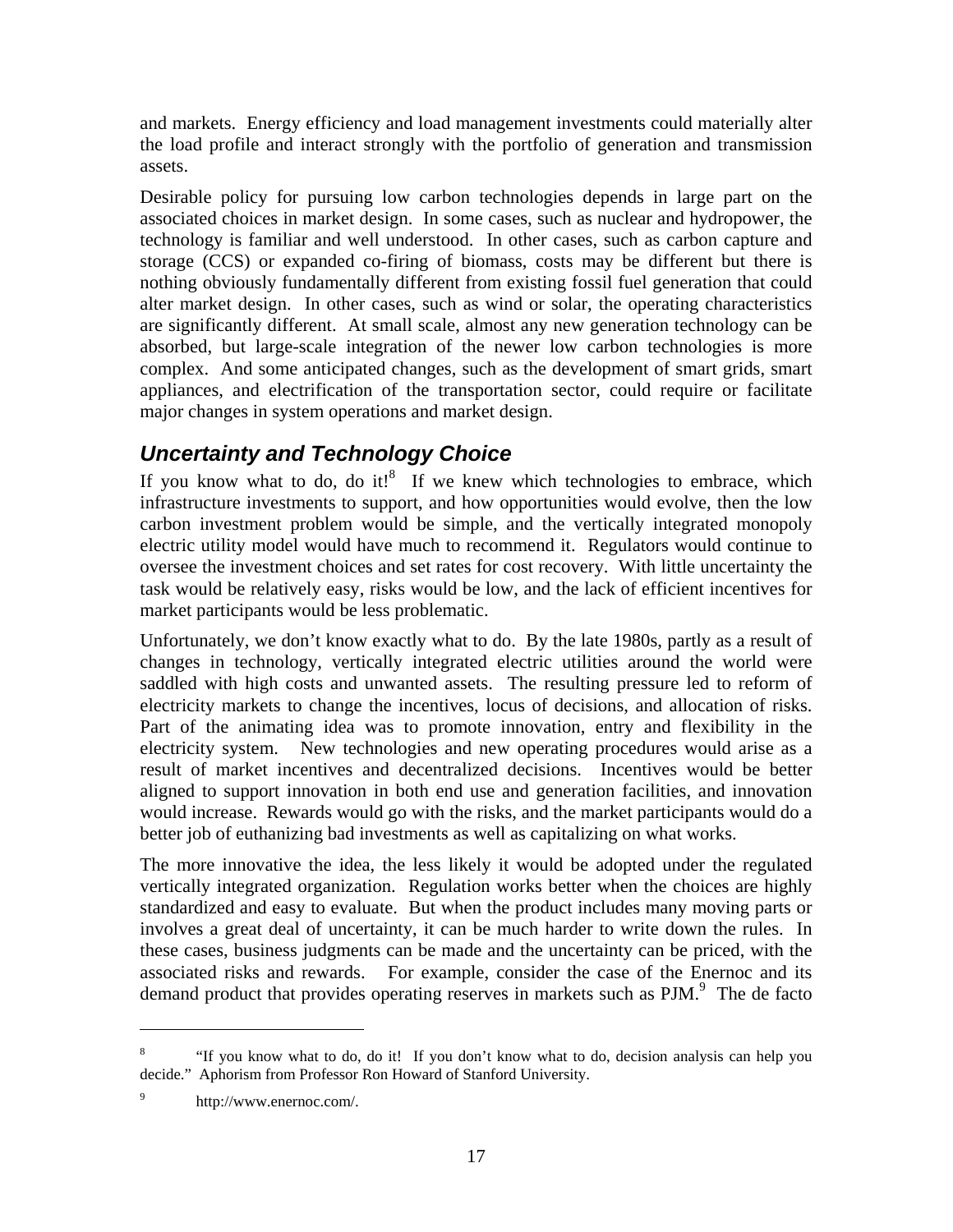product provided to PJM behaves essentially like reliable standby generating reserve that can be called upon to meet gross load or reduce net load at a set of locations. The actual service, hidden from view of the system operators, is a complicated array of contracts and operating agreements with end users that allow a variety of interventions with various technologies to reduce or temporarily shift electricity load. These contracts are negotiated privately, and voluntarily, to share risks and rewards. There is no need for regulators to approve the complex and varied terms and conditions of the individual contracts. Enernoc takes a reasonable business risk, constrained in its returns through the competition from others in providing similar services. PJM gets innovative access to cost effective operating reserves that fit naturally under the market design. The market design stimulated a market response, but the rules did not prescribe the result.

This broad motivation for electricity market reform is greatly reinforced by the challenges of developing a low carbon electricity system. Carbon emissions have a long duration in the atmosphere and will affect the climate for centuries after their sources have been retired, and generating plants may operate for many decades. Hence we are interested in impacts over very long time scales, and we are hoping for and expecting dramatic innovations in technology and operating procedures. Over this time scale, there is enormous uncertainty about what will work and how the system will operate in practice. The biggest surprise would be if there were no major surprises.

In this setting, it is even more important to engage the creativity and innovations of the many current and potential market participants rather than to rely on the wisdom of a few central planners. If we knew what to do, the central planners could execute. But since we don't know exactly what to do, we need an electricity market design that facilitates learning.

In the face of great uncertainty, the signals and incentives should be as technology neutral as possible. Rather than prescribing or constraining the choices of technology, market operations and prices should reflect the real costs incurred. To the extent possible, externalities should be internalized. For example, rather than mandate technologies, there should be a price on carbon that should affect technology choices.

Among the three market models, the vertically integrated model is most like central planning, and the integrated locational market design is most attuned to reflecting real costs associated with system operations. The aggregated counter-trade models fall somewhere in between, with more opportunities for decentralized investment decisions but more muted incentives to guide those investments.

The need to support innovation, pursuing technologies, investments and consumption choices not yet envisioned by anyone—including the central planner—provides a powerful motivation for getting the signals and incentives aligned to support decentralized decisions. The more the electricity market design relies on socialized costs, muted incentives and regulatory mandates, the more the central planner assumes the burden for making investment decisions and applying regulatory compulsion to recover the costs.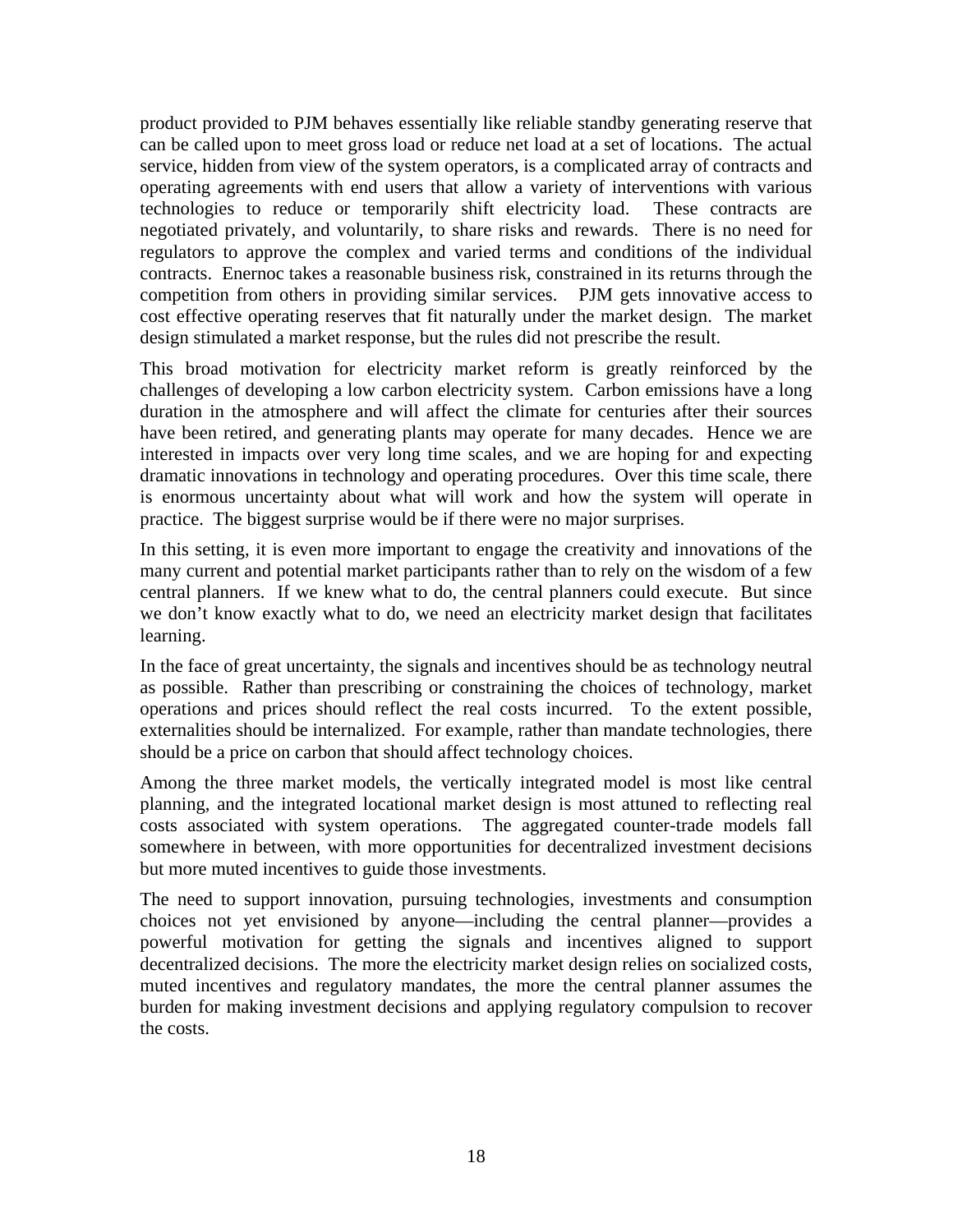### *Investment and Operating Cost*

There would not be much policy concern with low carbon technologies if they did not appear to be more expensive than fossil-based alternatives. With a price on carbon emissions, the cost differential between fossil fuel plants and low carbon alternatives may be overcome. However, there may remain material differences in costs for nascent technologies entering the market.

The response to any remaining cost differential would depend on the nature of the higher costs and the structure of the market design. If there is a price on carbon but the price is not sufficient to induce adoption of a particular technology, there could be several explanations. For example, it may be that the technology is simply too expensive compared to other alternatives. In this case there is no real problem and the failure to embrace the particular low carbon investment is the correct solution.

Another possibility is that the price of carbon is too low. The best response would be to raise the price of carbon. Absent an adequate carbon price, if there is a policy decision to invest in low carbon technologies that are not cost competitive, the nature of the cost differential would have different impacts under alternative market designs.

An alternative case would be that the price of carbon is appropriate, the current cost of the new low carbon technology makes it not competitive, but learning by doing could lower the costs enough to make the low carbon technology competitive. Again the impacts will be different under alternative market designs.

A market design based on a vertically integrated monopoly will face familiar issues of technology adoption and investment in all three cases. The regulator would oversee investment choices and provide rates for cost recovery. Low carbon technologies could be adopted as a matter of policy, despite their costs. The particular nature of the cost differentials would not be a first order concern.

In the other market models, relying more on prices and other market incentives, the nature of the cost differential would matter more. With higher costs, adoption will require some form of subsidy. If the higher cost is in the form of high investment costs, there are many ways to provide tax credits or other capital subsidies. Once the subsidy is provided, the new generation plant or end-use investment can participate in the ongoing electricity market on the same basis as other investments.

If the source of the higher cost is a higher operating cost the interaction with the market design may be more immediate. Consider for example, an end-use technology like load management to reduce consumption when the avoided cost of electricity is very high. If the market design does not provide the appropriate price signals that capture the avoided cost in the system, often over relative short intervals, there may not be enough incentive to pursue load management even if the up-front investment cost is low or subsidized. Here both the temporal and locational granularity of prices would be important. Similar challenges would arise for generation investments like pump storage, flywheel storage, or pondage hydro, that could smooth out effective load curves but which face high effective operating costs. If the market design does not offer sufficient granularity of price determination, then other cost effective low carbon technologies would be too expensive to operate or would require regulatory mandates for adoption.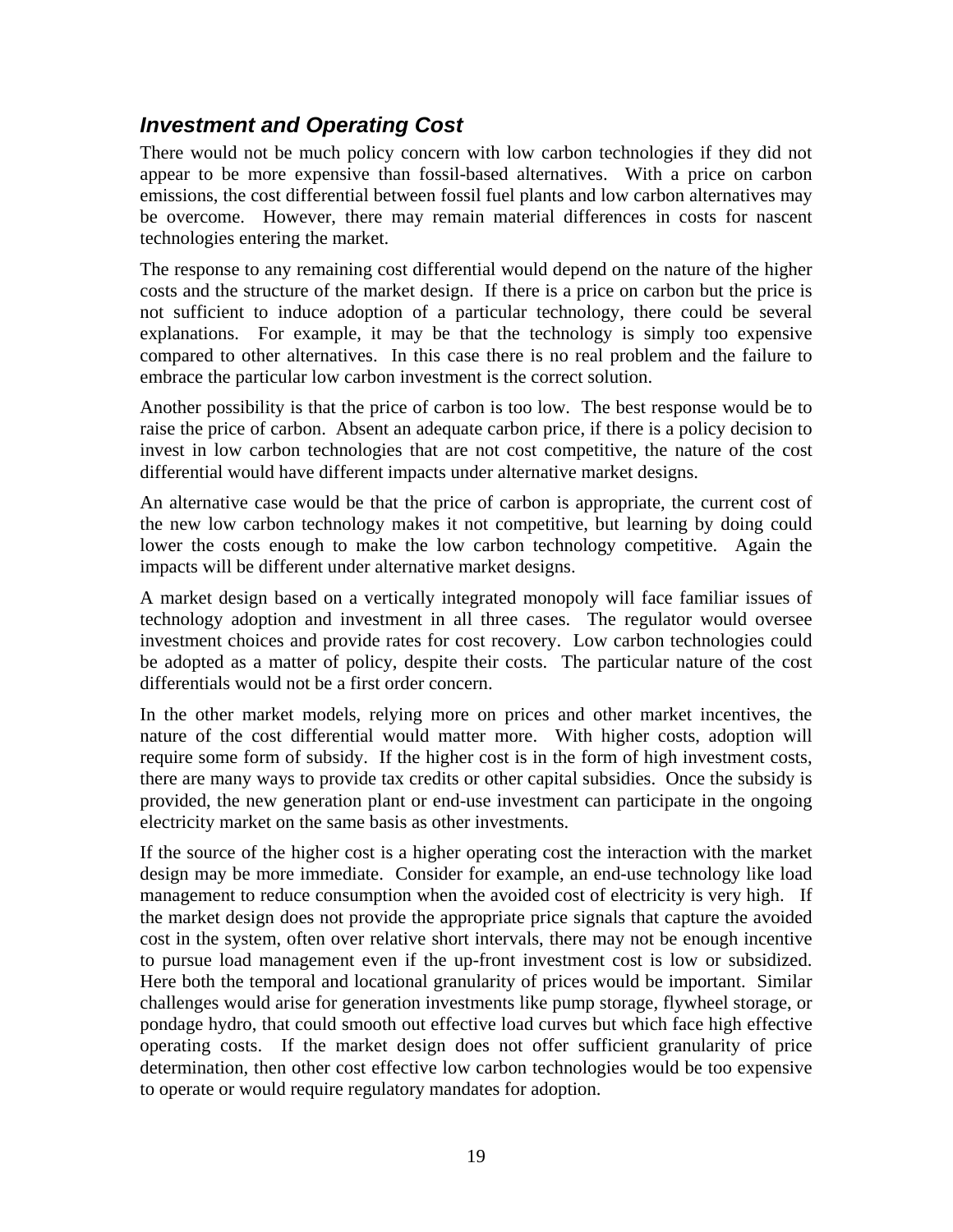### *Intermittency and Reliability*

 $\overline{a}$ 

Of the many technical characteristics of certain low carbon technologies, the feature which draws the most attention is intermittency of the supply and the implications for reliability and meeting system load. The canonical concern is for wind and solar photovoltaic (PV) panels. Once constructed, the variable operating cost of these generation plants is effectively zero. But if the wind doesn't blow, or the sun doesn't shine, there is no power generated.

This intermittency gives rise to two related but different problems. The first is the availability of the power when it is needed. With traditional nuclear, hydro, and fossil fuel plants there is the possibility of scheduling required maintenance to minimize the impact on peak hours, and the random outages that cannot be controlled have a relatively low probability. By contrast, the implied effective capacity factor of 30% or below for individual renewable facilities is equivalent to random outage probabilities of 70% or more. The correlation of these outages with peak and near peak loads would be important, but the basic intermittency is a hurdle for some low carbon technologies.

Another aspect of variable availability of low carbon technologies is the speed with which they come on or, more importantly, go off the system. This "ramp rate" can present material operational challenges for the system. For small scale penetration of the low carbon technologies, there is not much more than including this variability as part of the natural variability of residual load. But on a large scale the challenge would be different depending on the dispatchability of the plant.

A common answer is that the individual variability of solar or wind facilities is less of a problem when there is sufficient regional diversification of sources where winds speeds are not correlated. It is true that the correlation reduces across wider areas (Holttinen et al. 2009).<sup>10</sup> However, exploiting this portfolio effect depends importantly on the configuration of the transmission grid as discussed below.

In principle, for the integrated locational market design, variability in production does not present much of a design problem. Security constrained economic dispatch would impose limits on the output of the plants and reduce prices for energy the more that capacity has to be reserved to meet the potential changes in production. For example, this might involve restricting output from wind facilities when the wind is blowing hard to keep the combined output of the wind farm below the level that the system could handle if the wind suddenly drops. The net effect would be to reduce the locational price of energy and increase the locational price of operating reserves. Most of the cost of variability would then fall on the wind supplier, with the associated incentives to invest in storage or other backup options.

Of course, this appeal to the theory of integrated locational market design contradicts the common assumption that windmills should generate whenever the wind is blowing.

 $10$  This portfolio effect does not eliminate the night when the sign is down nor necessarily eliminate the cases when even a large area can be becalmed and remove all the wind generation (NERC 2009, 16).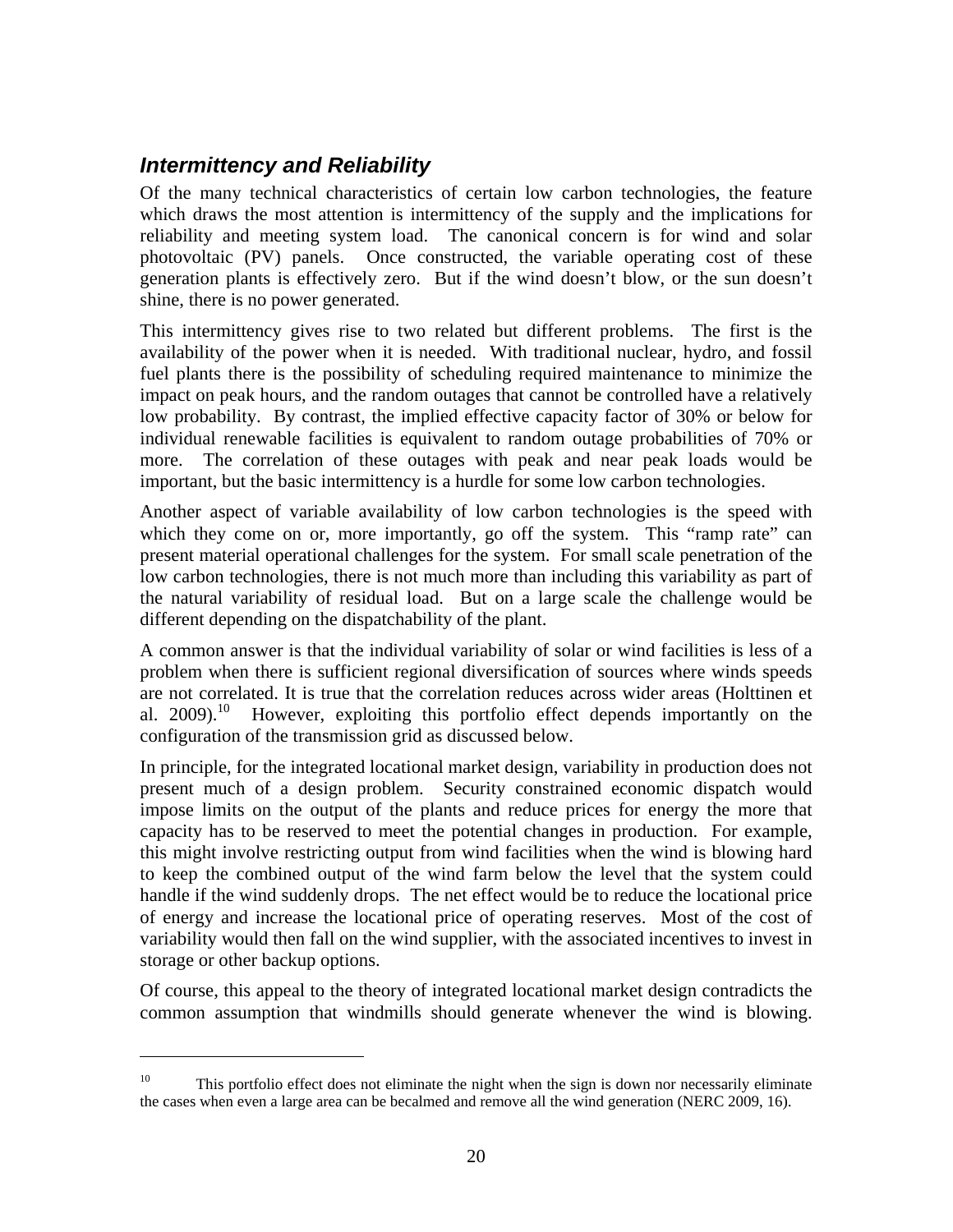Although this is not correct as an economic matter, because at times free energy is too expensive, there is widespread concern that investment in low carbon technologies should be combined with other investments to ensure that the power can flow when it is available.

The market design implications of the intermittence of supply are familiar. The more granularity, over time and location, in the prices and dispatch, the easier it is to integrate low carbon technologies. The better the prices reflect avoided costs, the easier it would be to integrate low carbon technologies, especially those with high operating costs.

The greater variability of supply for key low carbon technologies and increased end-use response become more and more important the greater the investment in smart grids. As discussed above, smart grids require smart prices. Smarter prices would better reflect scarcity conditions, locational differences, and dynamic response.

In the absence of sufficiently granular prices and quantity definition, incentives for low carbon investment diverge from the real costs of system operations. The details will be different in different markets, but the greater the gap the more the reliance on regulation and central mandates to support low carbon technologies.

# *Green Infrastructure Investment*

The places where the wind blows and the sun shines are not always where people congregate. Hence, from a strictly technical perspective, some of the best locations for siting low carbon technologies like wind and solar energy are far from loads. West Texas has a great deal of wind, but the load is in Dallas and Houston. The result is a substantial need for transmission investment. In Texas there has been a policy decision to move ahead with transmission expansion to enable greater utilization of the wind resources and to socialize the cost through additional charges to all customers.<sup>11</sup>

In other regions, the justification for additional transmission and the associated cost allocation are more problematic. In the case of New York, the large potential wind resources are in the Northwest region of the state, and the major load center is around New York City. There is controversy about whether to build new transmission and who should pay. The integrated locational pricing design sends clear signals about the potential benefits of expanded transmission, but so far the benefits have not been seen as worth the costs. Under the innovative New York transmission investment rules, the beneficiaries must pay and must approve in advance according to super-majority voting. In the case of the proposed New York Regional Intertie, designed to exploit upstate wind, the developers withdrew the plan on the grounds that there would not be sufficient support from the putative beneficiaries to obtain approval (Puga and Lesser 2009).

One of the challenges for transmission investment is the intermittency of the wind and solar energy production. A standard argument is that diversification of sources of supply across large regions where wind and cloud cover are not perfectly correlated would provide a sufficient portfolio effect to mitigate the intermittency. What this argument must confront is the level of transmission investment required. For the diversification

 $\overline{a}$ 

<sup>11</sup> Texas Utility Code § 36.053 (d), Texas Statutes - Section 36.053.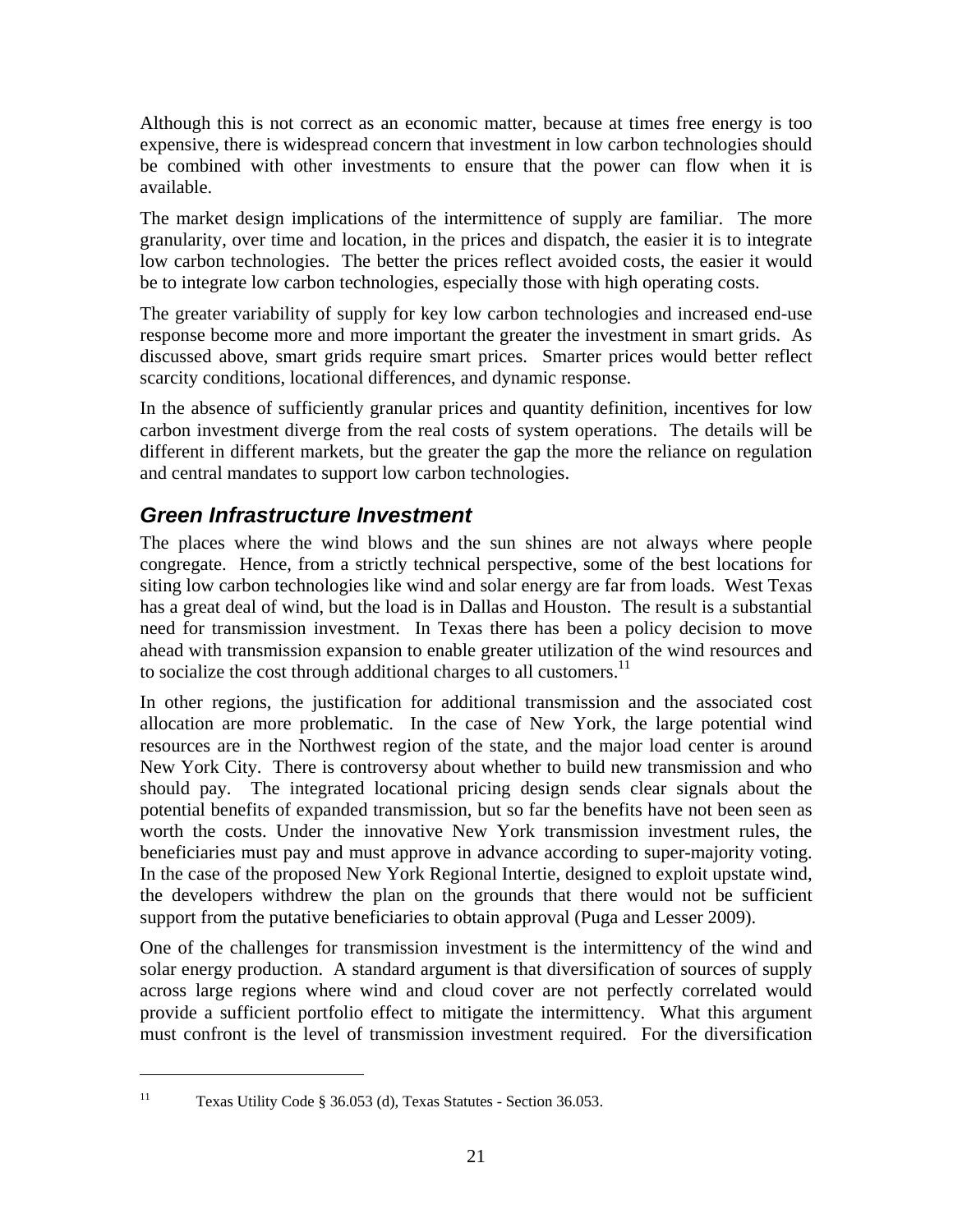argument to hold fully, transmission capacity must be sufficient to accommodate the maximum output of all of the sources. In the case of dedicated long distance lines to bring power to load, each line must be sized to be fully utilized only a fraction of the time. Otherwise the full diversification benefit would not be realized. This surge capacity investment in transmission, and planned underutilization, could materially add to the costs of interconnection for remote low carbon energy technologies (NAS Committee 2009, 298).

The more the market design adheres to the granularity of time and location, the greater will be the transparency of incentives for transmission investment. The more the market design aggregates across time and location, the more hidden will be the benefits of transmission. The higher the degree of aggregation, the greater will be the tendency to socialize the cost of transmission.

Movement towards the integrated locational market design facilitates a beneficiary-pays system of transmission expansion and supports other features of market investment decisions. Without a beneficiary pays protocol, there is no principled answer to why the subsidies to transmission should not be extended to demand and production alternatives that are partial substitutes for transmission expansion. A beneficiary pays protocol for transmission is an important long term component of market design. Of course, as ready examples in Texas and New England demonstrate, the use of an integrated locational market design for the energy market is no guarantee that transmission investment will be market driven and not socialized.

# **Green Policy Mandates**

Many policies have arisen or might arise to support development and deployment of low carbon technologies. In some cases, these policies would complement broader market decisions. In other cases, the efforts to internalize carbon externalities might conflict with market design features.

# *Carbon Emission Caps*

By far, the most important component of an efficient and effective policy to internalize the climate impacts of carbon emissions is to put a price on carbon, as has been done in the EU and is likely in the US. For all the usual reasons, the carbon pricing regime should to the extent possible be economy wide and global in its coverage (Stavins 2007). The details of the policy choice of a carbon tax versus a cap-and-trade proposal are important and raise many other issues.

A carbon cap with trading of emission permits is widely accepted as being more politically feasible because of the greater opacity of the revenue transfers inherent in allocation of the permits. A principal feature of a good allocation design is to break any connection between actual energy production and the aggregate allocation of the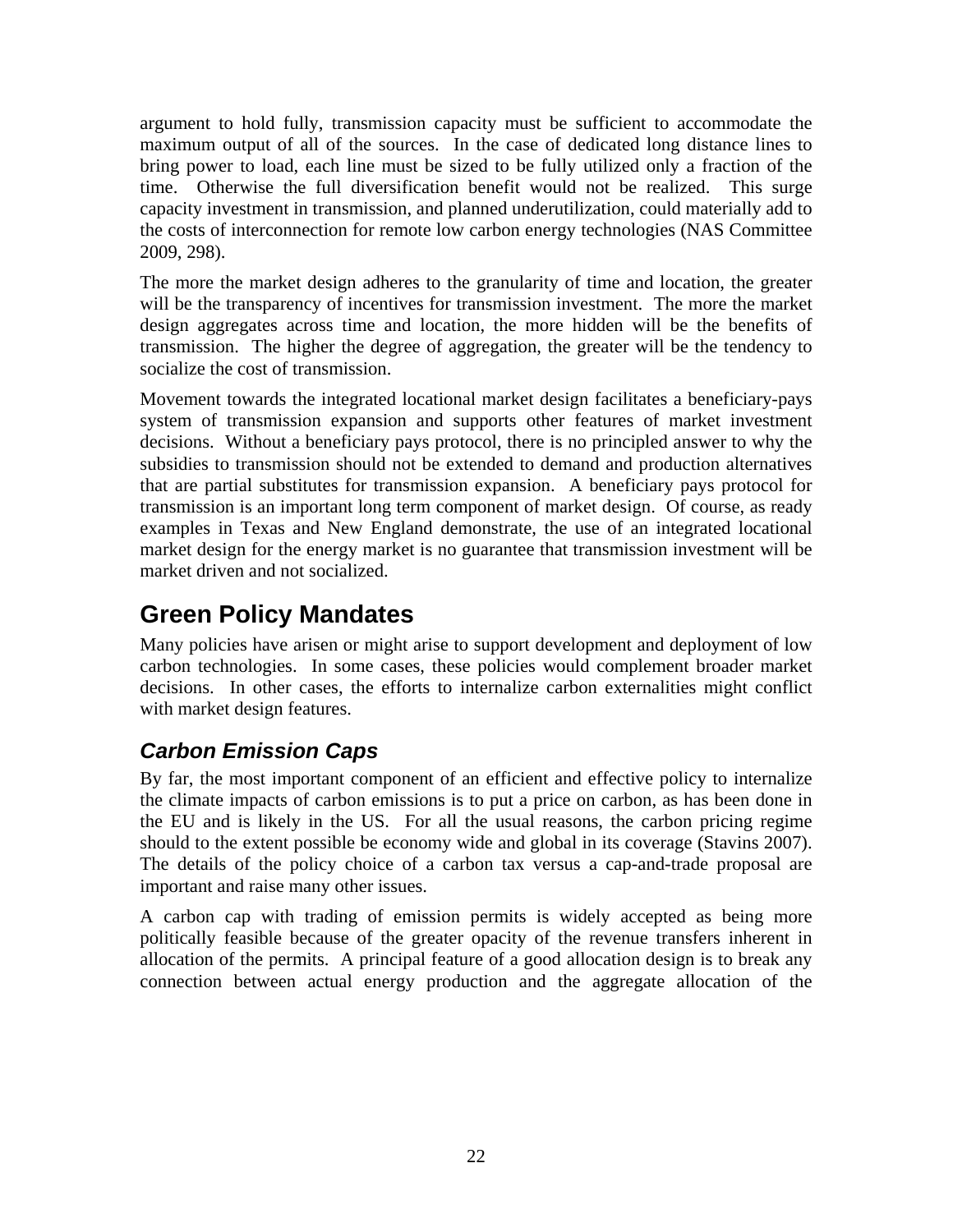permits.12 In this event, free permit allocations involve a transfer of wealth but provide no reduction in the cost of carbon emissions on the margin.

A key element of a workable policy will be the credibility of the carbon regime and the exposure to future political risk (Neuhoff et al. 2009). Major investments in expensive low carbon technologies would be profitable only if sustainable public policy ensures that there is a significant implicit or explicit price on carbon emissions that is expected to high enough for long enough to recover the substantial investment.

Sustainability of public policy will depend in part on compatibility with the basic market design. For example, an economy wide cap on carbon emissions would be largely technology neutral and would integrate well with efficient market operations. Investors in a particular technology would not need to worry as much that their specific venture would be subject to idiosyncratic subsidy changes. In order to change the economics of the individual investment, the carbon cap would need to be changed for all emissions, and this is less likely than a change in a targeted subsidy. By contrast, the boom and bust cycle of solar deployment in the US, driven by the dependence on periodic reauthorization of targeted tax credits for solar investments, illustrates the risk of developing a sustained commitment to investment based on special purpose support (NAS Committee 2009, 308). Comprehensive carbon emission caps and good market design would reinforce the sustainability of the system.

### *Research, Development and Demonstration*

The usual arguments imply that there should be major spillover benefits to research, development and even early demonstration (RD&D) efforts to discover and refine better low carbon technologies. Instituting policies to put a price on carbon would reinforce incentives for private RD&D, but there is no reason to believe that the full externalities of the public good aspect of RD&D would be overcome by putting a price on carbon. There are major challenges in mounting an RD&D program to support energy innovation (Anadon and Holdren 2009). However, the challenges are not much affected by different wholesale electricity market designs.

# *Infant Industries and Learning by Doing*

 $\overline{a}$ 

Commercialization beyond RD&D and learning by research interact with deployment and learning by doing. A major argument in favor of public investment to support early adoption of low carbon technologies is the ability to capture the benefits of early investment which accumulate to reduce the going-forward cost of the technology. The externality arises when the benefits of information about the success of the technology and the improved understanding of how to build and operate cannot be captured by the investor. Thus learning by doing is a type of infant industry argument, where early support is needed to launch the technology but once mature the technology is able to compete on its own without further subsidy.

<sup>&</sup>lt;sup>12</sup> Initial designs in the EU included allocations for new power plants as a set aside under the total cap. This creates the incentive to build new plants and raises the cost for existing plants by reducing the net cap for the existing fleet.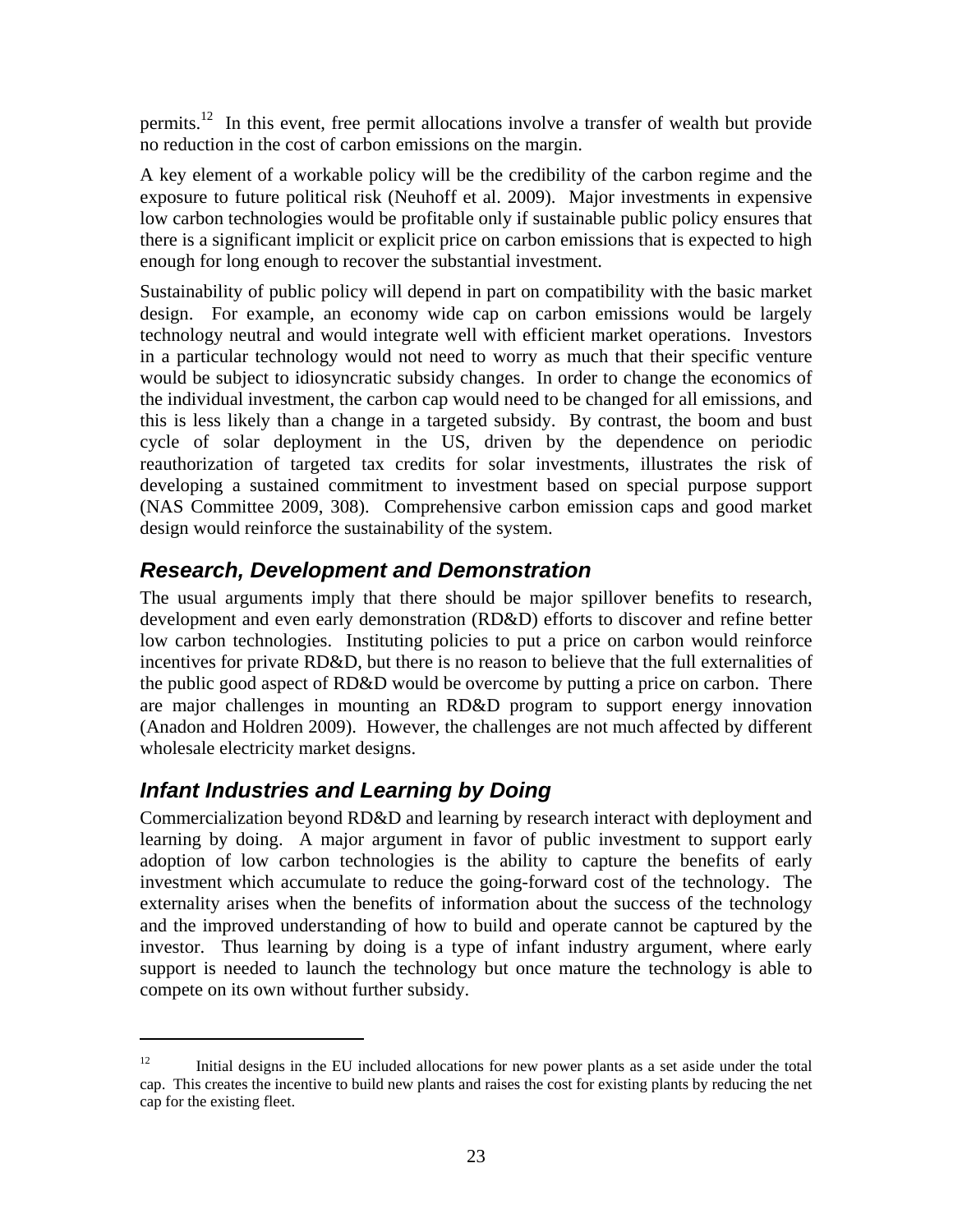An interesting feature of the application of learning by doing analysis to energy technologies is the substantial nature of the putative benefits. High learning rates generate such substantial reductions in total electricity generation cost that most of the benefit comes from improved efficiency of the electricity system, and carbon emission reduction benefits are a small component of the gain. In some cases, if the claimed learning rates are true, it would pay to provide public support for the technology even if carbon emissions posed no cost (van Bentham et al. 2008).

This argument about large potential cost reductions might apply to wind and solar generation technologies that are alternatives to fossil fuel generation but cannot apply to CCS technologies. Although there may be substantial learning to come in CCS design and deployment, the remaining costs will always be in addition to the cost of fossil fuel generation. Even if CCS were effectively free, it would not be cheaper than using the fossil fuel plant without CCS. Hence, all the benefits for CCS come from the carbon reduction.

Policies to support learning by doing should be structured to recognize the distinction between supporting learning about the technology (through early cumulative investment) and supporting the technology (by offering sustained subsidies with little or no further learning). Quantitative targets for low carbon technology investment may have little connection with the public benefits of learning. For instance, the case of the California solar rooftop initiative is instructive. Launched with a promise to install solar PV on a million rooftops by 2015, the idea was to both reduce carbon emissions and capture the benefits of learning by doing. However, while the assumed learning rate is an input, the necessary scale of the investment should be an output of the analysis and not a constraint on the policy. In the California case, further analysis revealed both the implied trajectory of the optimal subsidies and investment profiles as a function of the assumed learning rate. A central conclusion was that the optimal subsidies would be associated with investment at only about a quarter of the scale of the nominal million rooftop target. Higher learning rates needed less initial subsidy, and lower learning rates might not produce enough benefit to justify any material subsidy (van Bentham et al. 2008).

Proper design of support policies to capture the benefits of learning by doing interact with market design in straightforward ways. The more transparent the market design, and the clearer the market signals, the easier to achieve the benefits of the learning, and to know whether the benefits are appearing. In the energy market, the better the price signals, to include scarcity costs, the better the opportunity for private investment to drive the benefits of lower costs.

# *Renewable Energy Standards*

The competition between incentives and targets appears most starkly in the case of renewable energy standards.13 Motivated by the market model of the vertically integrated electric utility, with a single buyer, the idea is to promote penetration of low carbon technologies by setting mandates for the percentage of electricity generation that must be provided by defined categories of renewable or low carbon energy sources. Such goals

<u>.</u>

<sup>13</sup> Also known as renewable portfolio standards.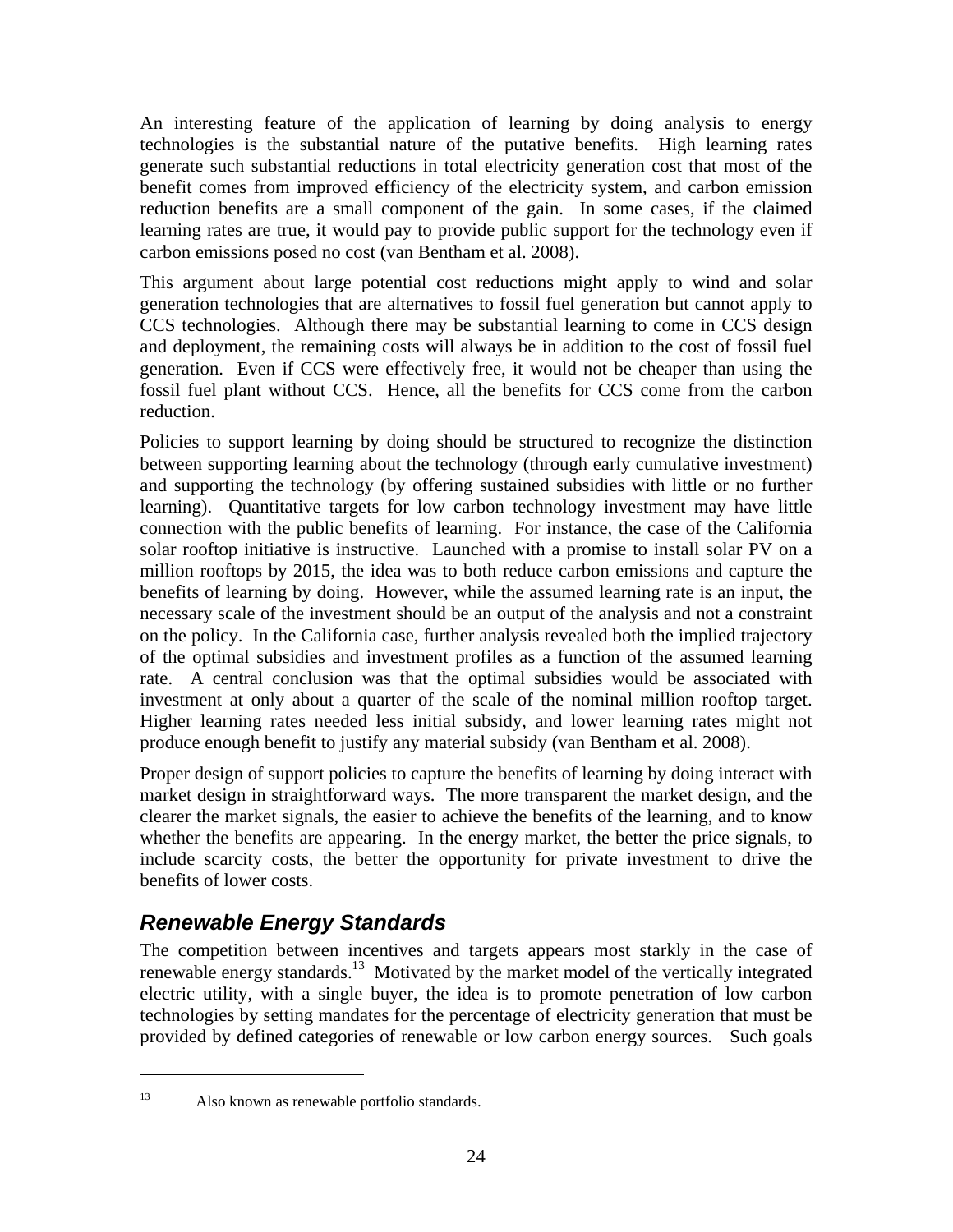supported by feed-in tariffs have been adopted as targets throughout the EU and as quantity mandates in many states in the US. Experience with this policy instrument presents a number of difficulties, some of which interact with the nature of the market design.

The standards often lack a principled basis. A cap on carbon emissions, where the emissions of carbon can be measured and controlled, is technology neutral. By contrast, renewable energy standards require selecting the acceptable technologies. The result has been a substantial degree of political bargaining with variation across jurisdictions revealing the fundamental disagreements about goals and means. For instance, in the US state programs define a wide array of more than a dozen possible renewable technologies, yet "...states agree on only three technologies; biomass conversion, solar photovoltaic and wind." (Michaels 2008, 10)

The renewable energy standards also suffer from confusion about objectives and a poor mapping between policy and goals. Requiring minimum penetration standards to support early development of expensive or risky renewable technologies is akin to the quantity target and subject to the comments above about the mismatch between learning-by-doing justification and quantitative targets.

Or consider the justification that the technology would never be competitive on its own, and the minimum standard is intended to reduce carbon emissions. While this approach may have an appeal in the absence of a carbon cap, the argument no longer applies in the presence of a cap. As soon as there is a binding cap on carbon emissions, an RES produces no incremental carbon emission benefits. If the cap is binding, the effect of an RES is to require more expensive investments that reduce carbon emissions and therefore lower the cost for everyone else and every other technology in meeting the carbon cap. Hence, the proposed 33% RES by 2020 in California should raise costs of control in California, to the benefit of the rest of the country.<sup>14</sup> But once a cap-and-trade system is in place, carbon emissions would be the same as without the RES. In effect, the RES lowers the market price for carbon emission permits and raises the social cost of reducing carbon emissions but does not lower carbon emissions.15

In market designs without vertical integration, RES presents the challenge of how to implement and enforce the technology constraint. One approach is to create RES certificates and require all buyers or all generators to redeem a certain percentage of RES generation credits or pay a tax.<sup>16</sup> The price of the credits is then a factor in the price of electricity and alters the economic dispatch. However, there is an imperfect connection with carbon emissions, since low carbon technologies like nuclear are often excluded from RES credits. Thus under the preferred cap-and-trade system there would be parallel trading systems to control emissions and promote renewableness. There is nothing inherently infeasible about having multiple permits systems. For example, the carbon

1

<sup>&</sup>lt;sup>14</sup> California Executive Order, November 17, 2008, http://gov.ca.gov/executive-order/11072/.

<sup>&</sup>lt;sup>15</sup> The argument is slightly different for a carbon tax, where the price of carbon is fixed. Then an RES adds to costs by requiring use of more expensive low carbon technologies, but it does reduce carbon emissions.

<sup>16</sup> Renewable Energy Certificates System. (www.recs.org).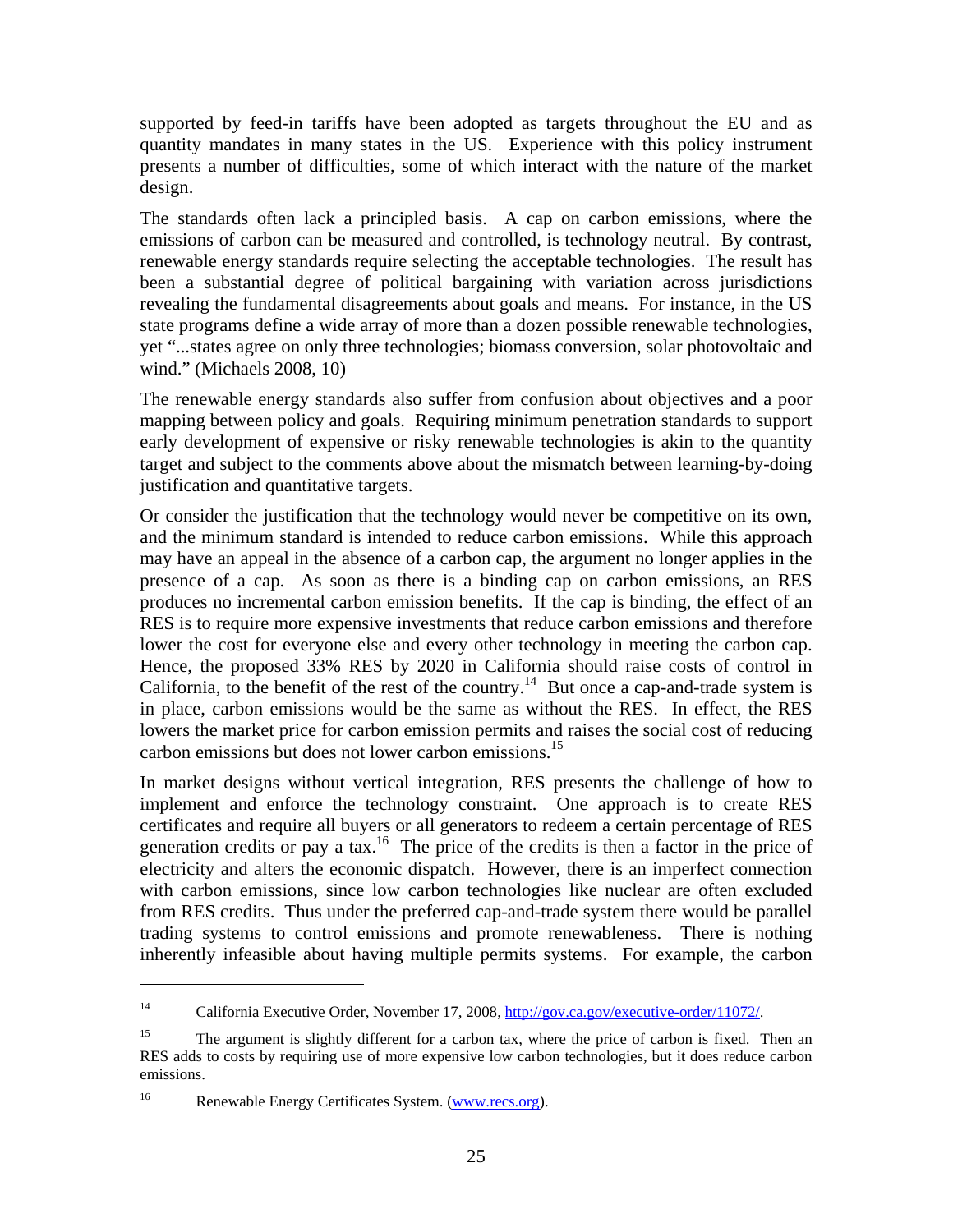permit would be layered on top of tradable sulfur dioxide emission permits. But the added complexity does raise a question about the incremental benefits of RES mandates.

## *Green Uneconomic Dispatch*

Another approach to promoting green energy resources would be to mandate priority for low carbon technologies to be selected first in energy dispatch (Dubash 2002, 25). This idea presents more complications than might first appear because of the nature of the transmission system interaction with electricity market design.

The complex interaction of power flows in the transmission system can produce cases where actions at a location to reduce energy use or increase emission-free electricity production can actually increase carbon emissions in the overall system (Rudkevich 2009). Meeting electricity load at certain locations creates counter flow in the grid that reduces congestion. Reducing that counter flow can create a requirement for a multiplant redispatch that increases overall carbon emissions. The technical condition is similar to the effects of transmission counter flow which can drive locational energy prices negative even when all generation offers are positive. Hence the system impacts on carbon emissions are not always easily predictable.

This might support a call for a green energy dispatch protocol in place of economic dispatch, but the interaction with energy market design would be disruptive. In the case of the vertically integrated monopoly there would be less of a problem. By assumption, the monopoly can internalize all the untoward effects in the production and delivery chain, and ignore the internal transfer prices.

By contrast, the market structures now based on bid and offers in a framework of security constrained economic dispatch would confront a substantial disconnect between the economic prices applied in the settlements system and the opportunity costs of changes in the dispatch. As we have seen from much experience, whenever market prices used in settlements systems diverge materially from the costs of real system operations, arbitrage opportunities and temptations are created that could undermine the dispatch and the market.

It would be possible to impose a constraint on emissions in the dispatch (over very short intervals) and then apply the usual principles of economic dispatch subject to the emissions cap. This would produce consistent market prices with scarcity components reflecting the cost of carbon emissions implied by the constraint. In effect, this would replace an economy-wide cap on emissions, allowing implicit trading across time and space, with a new cap-and-tax system with short-term caps and implicit taxing at the implied variable carbon price. Absent a formal electricity-only-cap-and-trade system that allowed intertemporal balancing, the system operator would have to decide on the limit for virtually every dispatch period. It would be reasonable to anticipate that the implicit (very) short-term carbon price would be highly volatile.

A far simpler approach would be if the cap on aggregate emissions and the implied carbon price in the economy-wide cap-and-trade system were sufficient to internalize the cost of carbon. Then the carbon emission permit costs, along with all other costs for fuels and other emissions, would be treated the same in the security constrained economic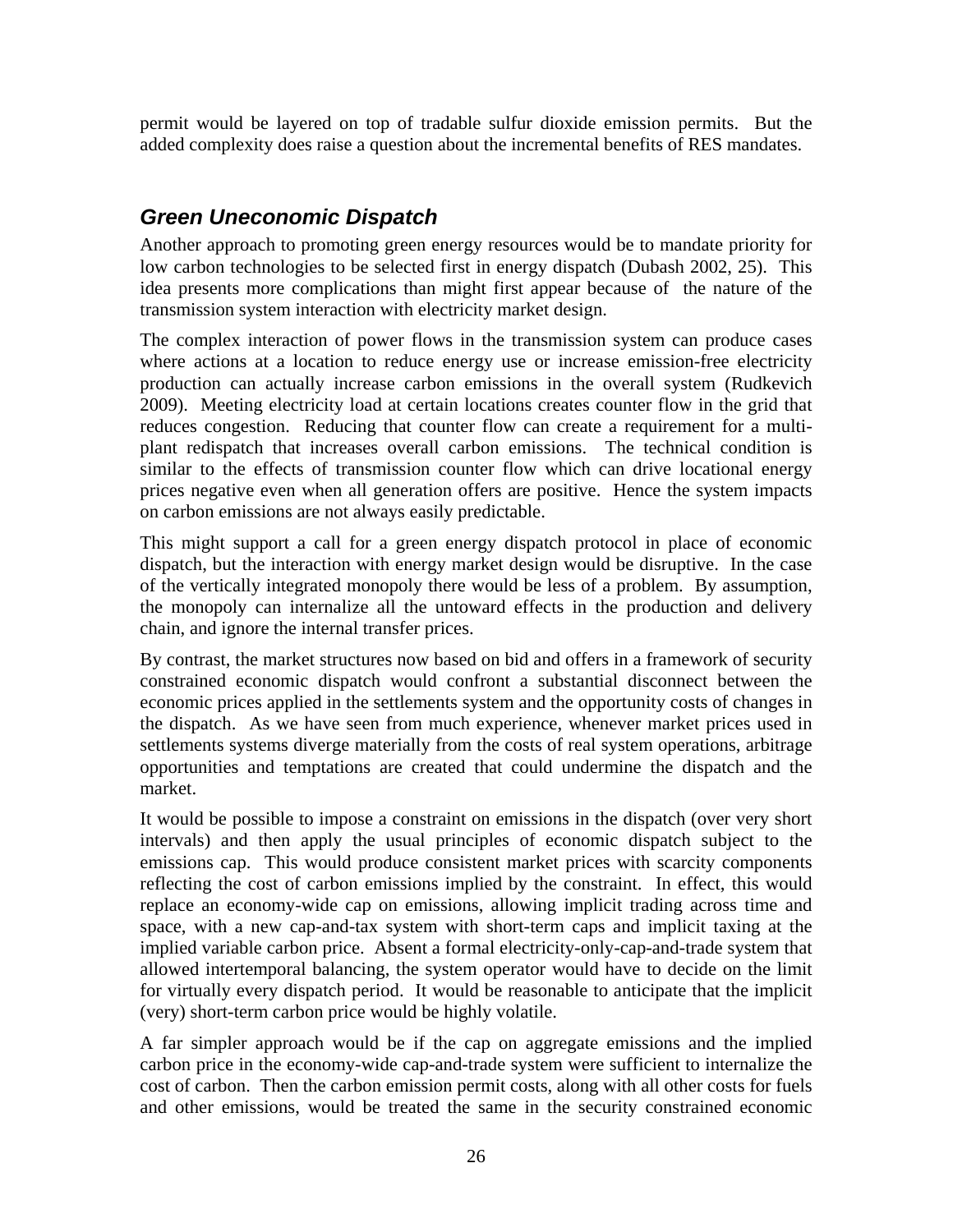dispatch. In the integrated locational market design the associated locational marginal prices would include the effects of carbon emissions. There would be no additional need for an incremental green dispatch that could break the connection between market design and real operations.

# *Feed-In Tariffs*

Green energy mandates that require system operators to accept energy from approved technologies at approved fixed prices, known as feed-in-tariffs, have been widely adopted in the EU. Not surprisingly, with high enough prices, such mandates have been highly successful at increasing the market share of approved sources such as wind and solar installations (Muñoz et al. 2007, 3104). However, the structure of the feed-in tariff creates collateral damage similar to the effects of green uneconomic dispatch, and it is not clear whether the model is consistent with developing sustainable growth of low carbon investments.

Set aside the question that the new technologies are expensive and the expense is becoming a matter of policy concern in the EU.<sup>17</sup> The feed-in-tariff interacts poorly with the rest of the market design in terms of system operations, price signals, and infrastructure investment.

The problem with system operations appears because the system operator must-take the energy input, even when the resulting power flow might foreclose other generation alternatives, except in emergency conditions. In the case of wind, for example, the variable cost of wind energy may be zero, but this does not mean that it is always costeffective to accept the wind energy. There are conditions on the grid where the value of the wind energy is negative. In effect, the feed-in-tariff forces wind energy onto the grid and drives the implicit (in the EU) or explicit (in the US RTOs) locational price of energy substantially below zero. $18$ 

Since the mandate is to take the green energy, the burden of investing in transmission connections and upgrades falls on someone else, either the transmission company or through some method of cost socialization through the system operator. Besides the obvious total cost inefficiencies, this cost socialization distorts the choices among renewable energy resources, as discussed below.

The simple alternative to the feed-in tariff would be some mix of investment tax credit or direct subsidies that reduce the cost of investment (but not operations). In order to provide incentives for operations, collection of the subsidy could be conditioned on offering the capacity in the real time market, whereupon the usual principles of security constrained economic dispatch would apply.

 $\overline{a}$ 

<sup>&</sup>lt;sup>17</sup> "The new German coalition government will cut feed in tariffs for solar power by more than the planned 8% reduction for 2010, according to a 128-page policy document published on Friday. The tariffs will now be reviewed every three years," ENDS Europe, Monday 26, October 2009, (http://www.endseurope.com/22460).

<sup>18</sup> For example, this is a regular event in PJM.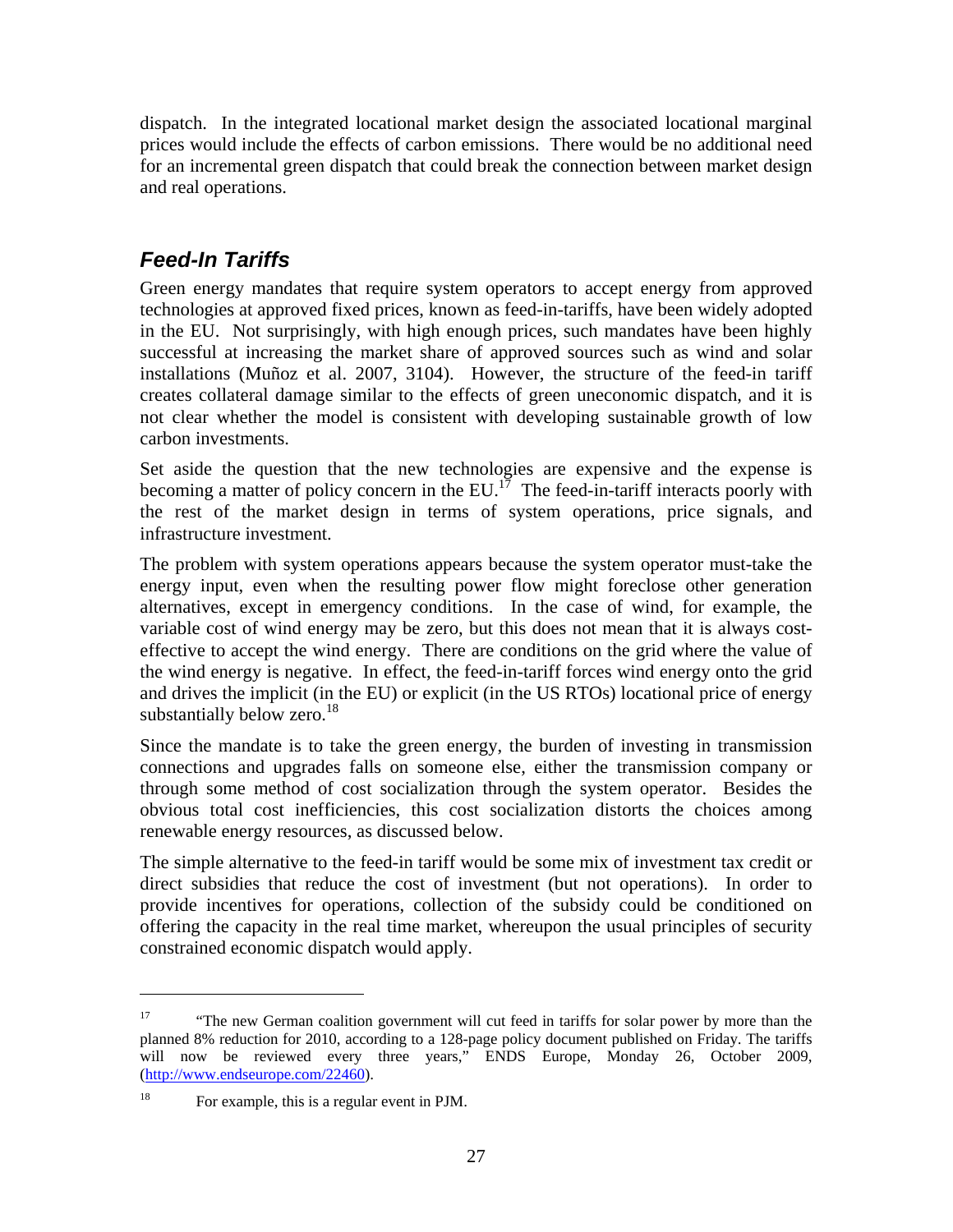Note that conditioning the subsidy on offering the energy to the market is not the same thing as conditioning the subsidy on the energy actual produced. System operators have good experience in discriminating good faith offers of energy, and need not actually dispatch the plant whenever it is offered to verify the bona fides of the plant. But if the subsidy is conditional on actually producing the energy, the effect would be to convert the fixed investment subsidy into a variable opportunity cost. In this case, the wind or solar plant could profitably enter a negative bid (bounded below by minus the variable subsidy value) to ensure it was dispatched. This would distort prices and exacerbate the problem of the technology subsidies sending the wrong signals to the market.

### *Transmission Investment*

A major challenge remains in defining the appropriate protocols for transmission investment. The general problems of constructing a satisfactory hybrid system, as outlined above, are magnified by the perception of many that a major expansion of transmission capacity is required to build the long-distance connectors between loads and the major potential sources of renewable energy (NAS Committee 2009, 296).

The principal implication for green energy mandates would be to decide on the degree to which transmission costs are considered in the competition among green energy resources. Which major expansions of transmission systems are necessary is far from obvious. Solar rooftops installations may require relatively little, and certainly different transmission investments than distant wind or solar installations. Renewable energy sources are partial substitutes for each other, and there is no reason to believe that every renewable option should be pursued. It follows that the model for transmission investment and cost allocation could have a major impact on the choice of renewable technologies. If transmission investment cost is socialized, for everything or even only for renewable sources, then distant wind will look cheaper and nearby rooftop solar more expensive, even when the opposite ranking may be true.

An obvious principle to apply to green transmission investment, as for any transmission investment, would be to adhere to a beneficiary pays system (Hogan 2009, 152-158). If the requirement to pay for transmission makes a preferred renewable technology more expensive, then this can be addressed directly in the balance of subsidies. In the presence of a carbon cap, with the cap accepted as the proper balance of carbon costs and benefits, then there is no good reason to treat green transmission investment any differently than other transmission investment.

# **Conclusion**

Policy supporting low carbon technologies and end-use choices in the electricity sector interacts with electricity market design. There is great uncertainty about the appropriate investments and a consensus that achieving a low carbon future will require innovation and invention. Success is more likely if appropriate price signals and incentives appear to drive decentralized decisions of the many participants in electricity markets. Placing a price on carbon is a critical step. Getting the resulting incentives right will be easier the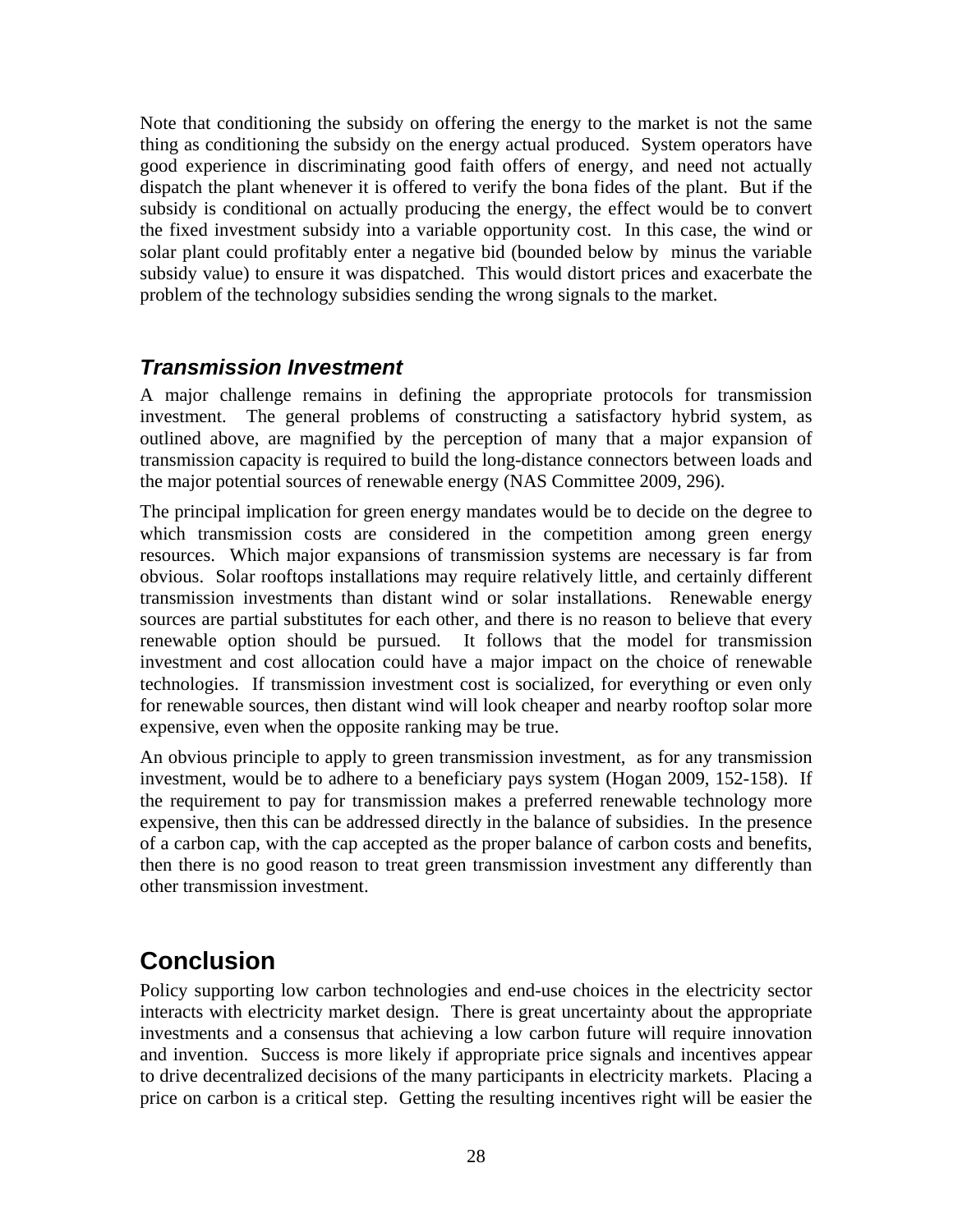closer the electricity market design reflects the reality of electricity system operations. The experience with electricity market alternatives points to the integrated locational electricity market design as the only workable model that is compatible with open transmission access and non-discrimination.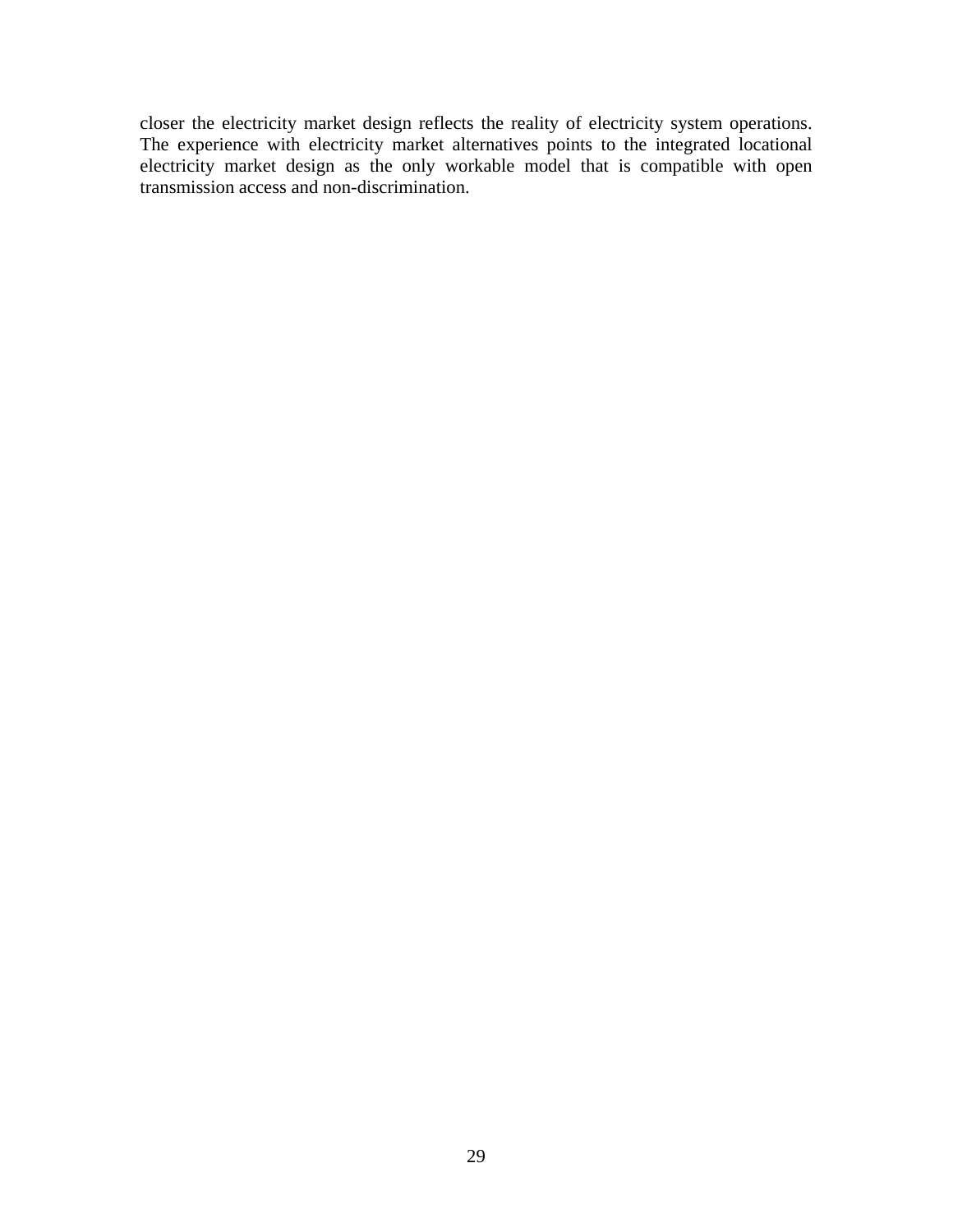# **References**

M. Amin, *Automation, Control, and Complexity: An Integrated Approach*, Samad & Weyrauch (Eds.), John Wiley and Sons, 2000, pp. 263-286.

Laura Diaz Anadon and John P. Holdren, "Policy for Energy Technology Innovation," in Kelly Sims Gallagher (ed.), *Acting in Time on Energy Policy*, Brookings Institution Press, Washington DC, 2009, pp. 89-127.

Arthur van Benthem, Kenneth Gillingham and James Sweeney, "Learning-by-Doing and the Optimal Solar Policy in California," *The Energy Journal*, Vol. 29, No. 3, 2008, Pages 131-152.

Jacqueline Boucher and Yves Smeers, "Towards a Common European Electricity Market Paths in the Right Direction Still far from an Effective Design," *Journal of Network Industries*, Vol. 3; No. 4, 2002 pages 375-424.

Vikram Budhraja, John Ballance, James Dyer, Fred Mobasheri, Alison Silverstein, and Joseph H. Eto, "Transmission Benefit Quantification, Cost Allocation and Cost Recovery," California Energy Commission, Energy Research and Development Division, 2008.

Committee on America's Energy Future (NAS Committee), *National America's Energy Future: Technology and Transformation*, National Academy of Science, Washington, DC, 2009.

Navroz K. Dubash, "The Changing Global Context For Electricity Reform," Chapter 2 in in *Power Politics: Equity and Environment in Electricity Reform*, World Resources Institute, Washington, DC, 2002.

ENTSO-E, Regional Group Continental Europe, Statistical Yearbook, 2008.

Electric Power Supply Association, "EPSA Statement on Renewable Energy in Organized Electricity Markets," Press Release, Washington, DC, January 10, 2008.

Michael Grubb, Tooraj Jamasb and Michael G. Pollitt, "A Low-Carbon Electricity Sector for the UK: What Can Be Done and How Much Will It Cost?", in Michael Grubb, Tooraj Jamasb and Michael G. Pollitt (eds.) , *Delivering a Low-Carbon Electricity System,* Cambridge University Press, 2008.

Udi Helman, Harry Singh, and Paul Sotkeiwicz, "RTOs, Regional Electricity Markets, and Climate Policy," in Fereidoon P. Sioshansi, Generating Electricity in a Carbon-Constrained World, Academic Press, Burlington, MA, 2010, pp. 527-563.

William W. Hogan, "Contract Networks for Electric Power Transmission," *Journal of Regulatory Economics*, 1992, Vol. 4, pp. 211-242.

William W. Hogan, "Getting the Prices Right in PJM: Analysis and Summary: April 1998 through March 1999, The First Anniversary of Full Locational Pricing," Harvard University, available at (www.whogan.com), April 2, 1999

William W. Hogan, "Electricity Market Restructuring: Reforms of Reforms," *Journal of Regulatory Economics*, Kluwer Academic Publishers, Vol. 21, No. 1, 2002, pp. 103-132.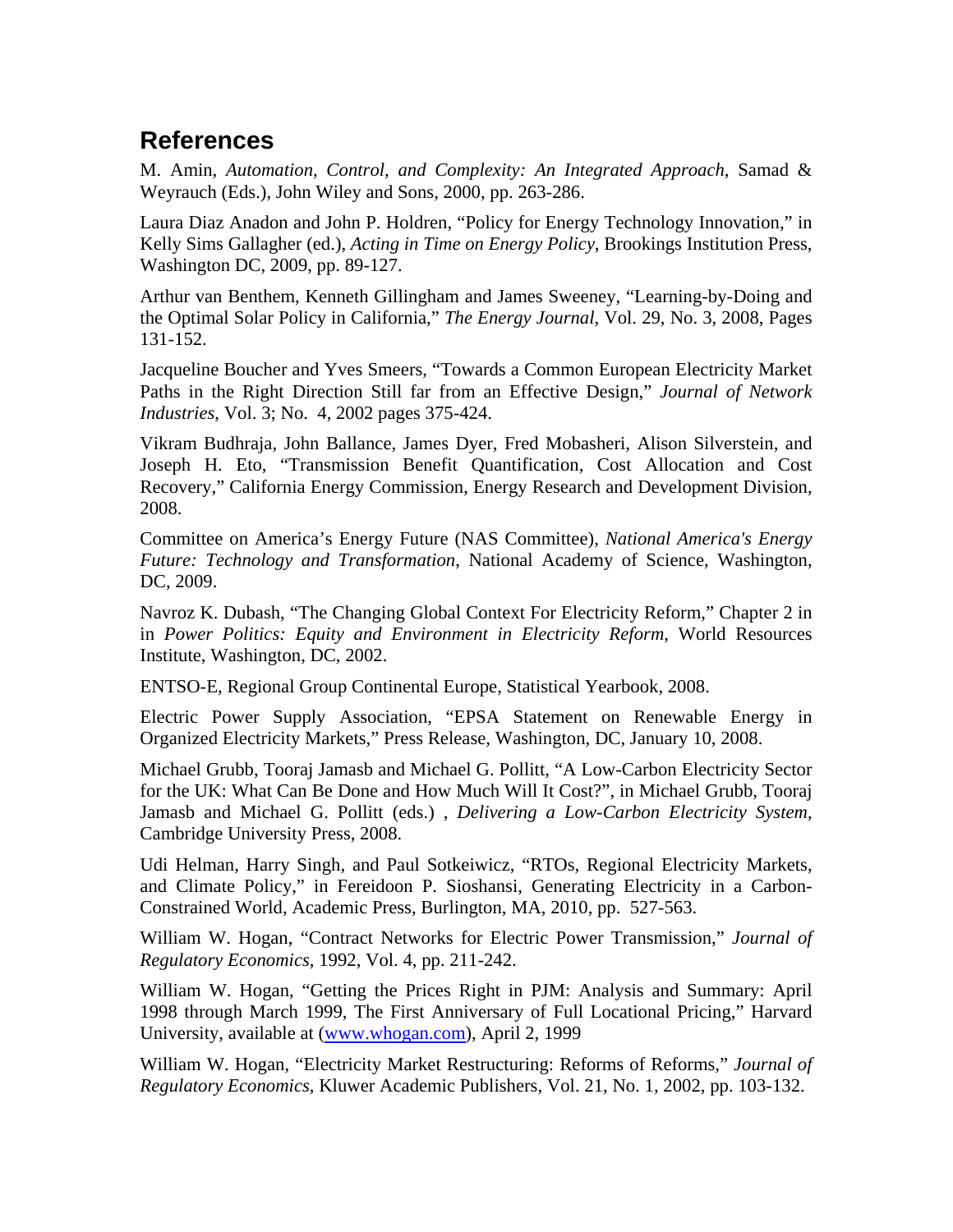William W. Hogan, "On An 'Energy Only' Electricity Market Design For Resource Adequacy," Center for Business and Government, John F. Kennedy School of Government, Harvard University, September 23, 2005, (available at www.whogan.com).

William W. Hogan, "Resource Adequacy Mandates and Scarcity Pricing ('Belts and Suspenders')," comments submitted to the Federal Energy Regulatory Commission, Docket Nos. ER05-1410-000 and EL05-148-000, February 23, 2006, (www.whogan.com).

William W. Hogan, "Electricity Market Structure and Infrastructure," in Kelly Sims Gallagher (ed.), *Acting in Time on Energy Policy*, Brookings Institution Press, Washington DC, 2009, pp. 128-161.

Hannele Holttinen, Peter Meibom, Antje Orths, Bernhard Lange, Mark O'Malley, John Olav Tande, Ana Estanqueiro, Emilio Gomez, Lennart Söder, Goran Strbac, J Charles Smith, Frans van Hulle, "Impacts of Large Amounts of Wind Power on Design and Operation of Power Systems, Results of IEA Collaboration," 8th International Workshop on Large Scale Integration of Wind Power into Power Systems as well as on Transmission Networks of Offshore Wind Farms, Bremen, Germany, Oct. 2009.

International Energy Agency, *Tackling Investment Challenges in Power Generation in IEA Countries: Energy Market Experience*, Paris, 2007

ISONE: FERC Electric Tariff No. 3, Market Rule I, Section III.2.7, February 6, 2006.

Paul Joskow, "Challenges for Creating a Comprehensive National Electricity Policy," Speech given to the National Press Club, Washington, DC, September 26, 2008, (http://www.hks.harvard.edu/hepg/Papers/Joskow\_Natl\_Energy\_Policy.pdf ).

Craig B. Lankford, James D. McCalley, Narinder K. Saini, "Bibliography On Transmission Access Issues," *IEEE Transactions on Power Systems*, Vol. 11, No. 1. February 1996.

Robert J. Michaels, "A Federal Renewable Electricity Requirement, What's Not to Like?," Cato Institute, Washington DC, No. 627, November 13, 2008.

MISO: FERC Electric Tariff, Volume No. 1, Schedule 28, January 22, 2009.

Monitoring Analytics, LLC, Independent Market Monitor for PJM, *2008 State of the Market Report for PJM*, Volume 2: Detailed Analysis, March 2009.

Miquel Muñoz, Volker Oschmann, and J. David Tábara, "Harmonization of Renewable Electricity Feed-in Laws in the European Union," *Energy Policy*, Vol. 35, 2007, pp. 3104-3114.

Karsten Neuhoff, Sam Fankhauser, Emmanuel Guerin, Jean Charles Hourcade, Helen Jackson, Ranjita Rajan, John Ward, "Structuring International Financial Support to Support Domestic Climate Change Mitigation in Developing Countries," Cambridge, United Kingdom, September 2009.

New York Independent System Operator (NYISO), Inc Docket No. OA08-13-000, "Order No. 890 Transmission Planning Compliance Filing," Cover Letter Submitted to Federal Energy Regulatory Commission, December 7, 2007, pp. 14-15.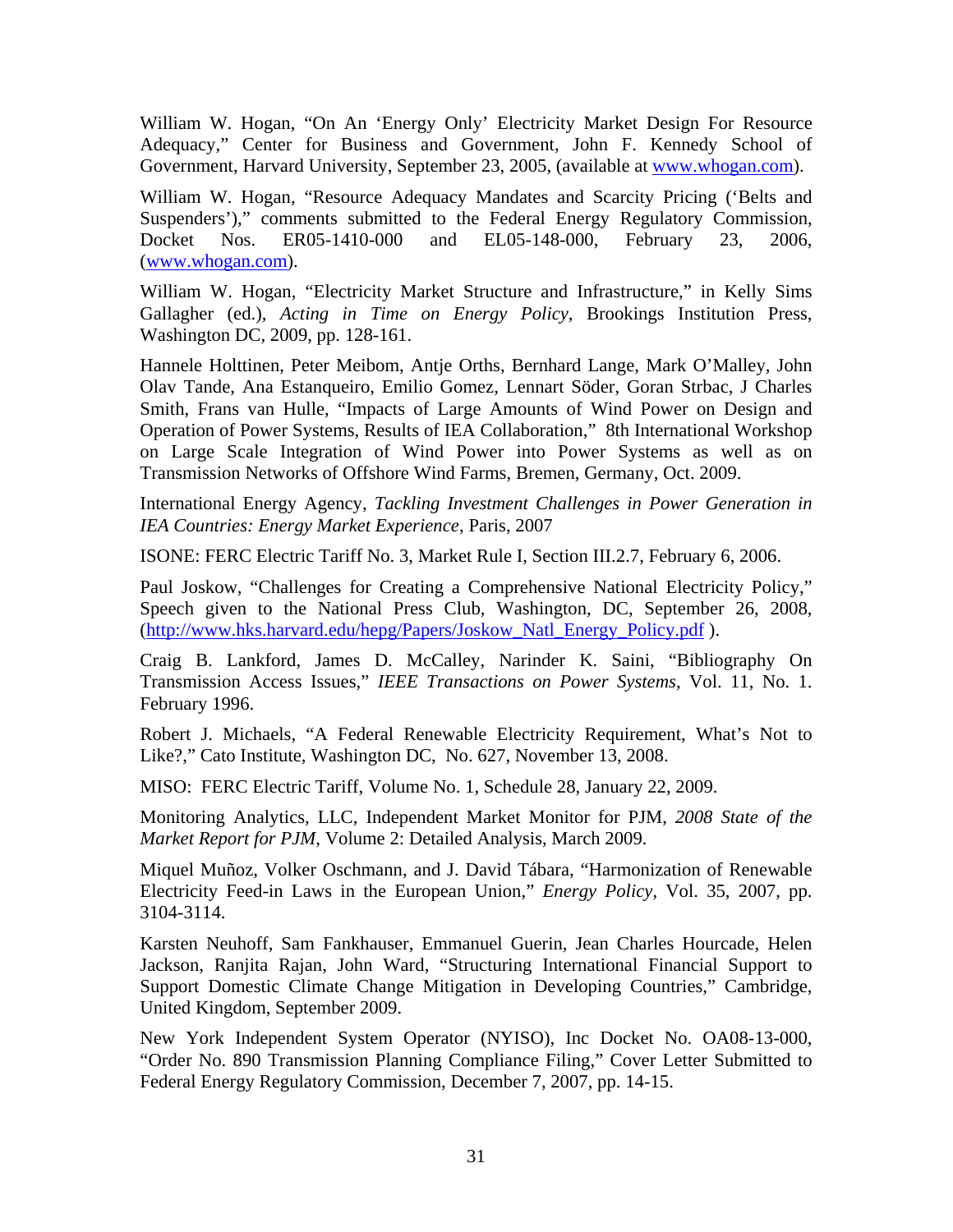NYISO: Ancillary Service Manual, Volume 3.11, Draft, April 14, 2008, pp, 6-19 to 6-22.

North American Electric Reliability Corporation, *Special Report: Accommodating High Levels of Variable Generation*, Princeton, April 2009.

PJM, "PJM Open Access Transmission Tariff, Subpart A – Interconnection Procedures," Sixth Revised Volume No. 1, Para. 36.1, June 8, 2009.

Potomac Economics, Ltd., Independent Market Monitor for the ERCOT Wholesale Market, *2008 State Of The Market Report For The ERCOT Wholesale Electricity Markets*, Texas, August 2009.

J. Nicolas Puga, Jonathan Lesser, "Public Policy and Private Interests: Why Transmission Planning and Cost-Allocation Methods Continue to Stifle Renewable Energy Policy Goals," Electricity Journal, Elsevier, December 2009, pp. 7-19.

Aleksandr Rudkevich, "Economics of CO2 Emissions in Power Systems," CRA International, February 15, 2009. Available at (www.hks.harvard.edu/hepg/).

Fereidoon P. Sioshansi, *Competitive Electricity Markets: Design, Implementation, Performance*, Elsevier, Oxford, 2008.

F. C. Schweppe, M.C. Caramanis, R.D. Tabors, and R.E. Bohn, *Spot Pricing of Electricity*, Kluwer Academic Publishers, Norwell, MA, 1988.

Robert N. Stavins. "A U.S. Cap-and-Trade System to Address Global Climate Change," Hamilton Project Discussion Paper, 2007-13, The Brookings Institution, Washington, DC, October 2007.

Thure Traber and Claudia Kemfert, "Gone with the wind? - Electricity Prices and Incentives to Invest in Complementary Thermal Power Plants under Increasing Wind Energy Supply," German Institute for Economic Research, (DIW Berlin), January 2009.